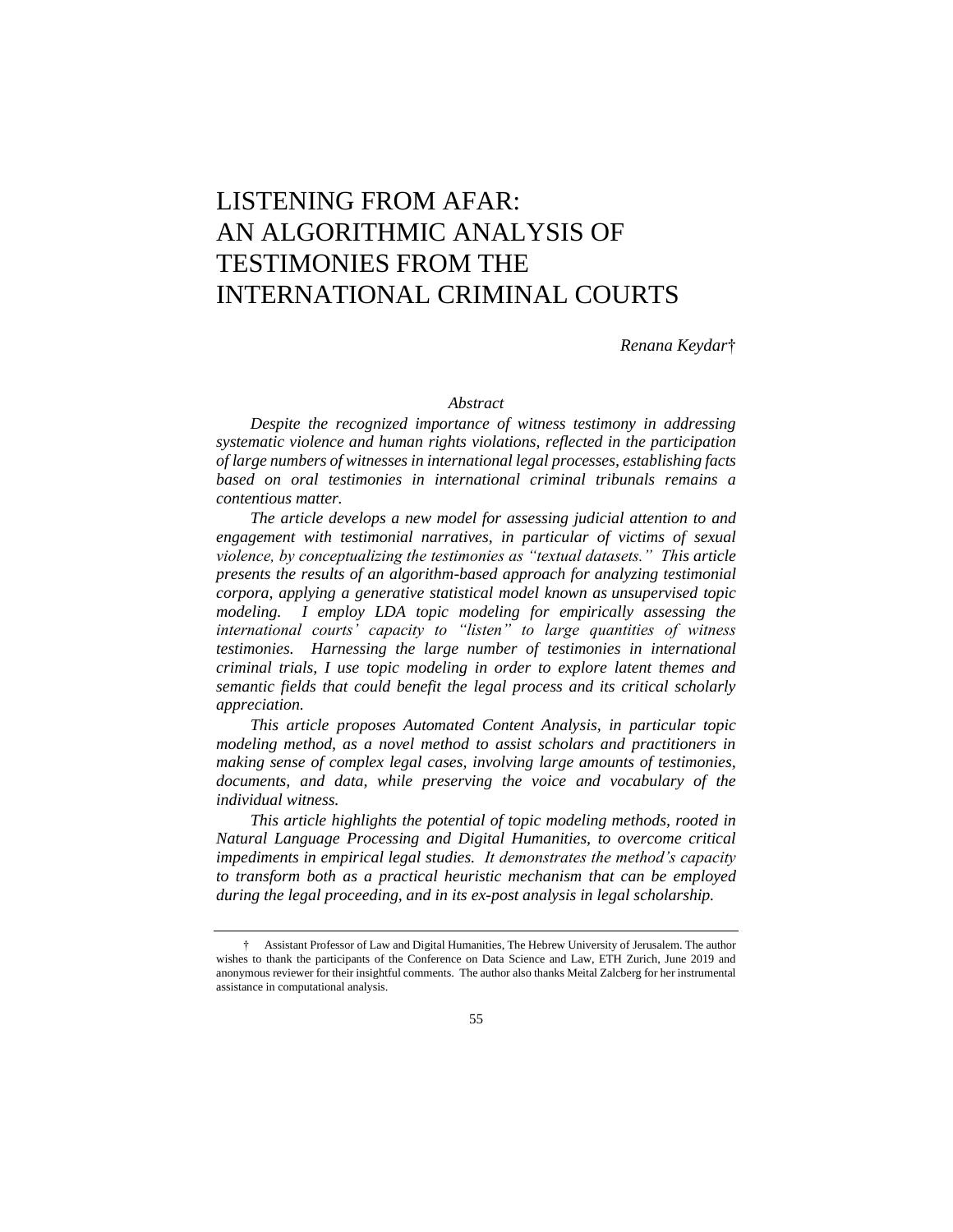| L       |    |                                                            |  |  |  |  |  |
|---------|----|------------------------------------------------------------|--|--|--|--|--|
| II.     |    |                                                            |  |  |  |  |  |
|         |    |                                                            |  |  |  |  |  |
|         | B. |                                                            |  |  |  |  |  |
|         |    |                                                            |  |  |  |  |  |
|         |    | D. Topic Modeling the Quantitative Turn – Listening to the |  |  |  |  |  |
|         |    |                                                            |  |  |  |  |  |
| III.    |    |                                                            |  |  |  |  |  |
|         |    |                                                            |  |  |  |  |  |
|         |    |                                                            |  |  |  |  |  |
|         |    |                                                            |  |  |  |  |  |
| IV.     |    |                                                            |  |  |  |  |  |
|         |    |                                                            |  |  |  |  |  |
|         |    |                                                            |  |  |  |  |  |
|         |    |                                                            |  |  |  |  |  |
|         |    |                                                            |  |  |  |  |  |
|         | E. | Assessing the Gaps between Victims' Testimony and          |  |  |  |  |  |
|         |    |                                                            |  |  |  |  |  |
| $V_{-}$ |    |                                                            |  |  |  |  |  |
|         |    |                                                            |  |  |  |  |  |

## TABLE OF CONTENTS

## I. INTRODUCTION

In June 2018, the Appeals Chamber of the International Criminal Court (ICC) decided by a narrow majority of three to two to acquit Congolese politician Jean-Pierre Bemba Gombo from charges of war crimes and crimes against humanity, for which he was unanimously convicted two years earlier.<sup>1</sup> The "seismic decision,"<sup>2</sup> which overturned an important victory for sexual violence victims, offered a *de novo* review of the facts of the case.<sup>3</sup> This unusual appellate intervention was particularly surprising given that the conviction had been reached after a four-and-a-half year-long trial in which seventy-seven witnesses gave testimony and 773 items of evidence were introduced.<sup>4</sup> The trial transcript was thousands of pages long, and the judgement spanned 364 pages. 5

<sup>1.</sup> Diane Marie Amann, *In Bemba and Beyond, Crimes Adjudged to Commit Themselves,* EJIL: TALK! (June 13, 2018), https://www.ejiltalk.org/in-bemba-and-beyond-crimes-adjudged-to-commit-themselves/. 2. *Id.*

<sup>3.</sup> *Id.*; Leila Nadya Sadat, *Fiddling While Rome Burns? The Appeals Chamber's Curious Decision in Prosecutor v. Jean-Pierre Bemba Gombo*, EJIL:TALK! (June 12, 2018), https://www.ejiltalk.org/fiddling-whilerome-burns-the-appeals-chambers-curious-decision-in-prosecutor-v-jean-pierre-bemba-gombo/; Jennifer Trahan, *Bemba Acquittal Rests on Erroneous Application of Appellate Review Standard*, OPINIO JURIS (2018), http://opiniojuris.org/2018/06/25/bemba-acquittal-rests-on-erroneous-application-of-appellate-reviewstandard/ (last visited Nov. 25, 2018).

<sup>4.</sup> Trahan, *supra* note 3.

<sup>5.</sup> Alex Whiting, *Appeals Judges Turn the ICC on its Head with Bemba Decision*, JUST SECURITY (June 14, 2018), https://www.justsecurity.org/57760/appeals-judges-turn-icc-head-bemba-decision/ (explaining that the trial opened on 22 November 2010, closing oral statements were heard on 12–13 November 2014 and the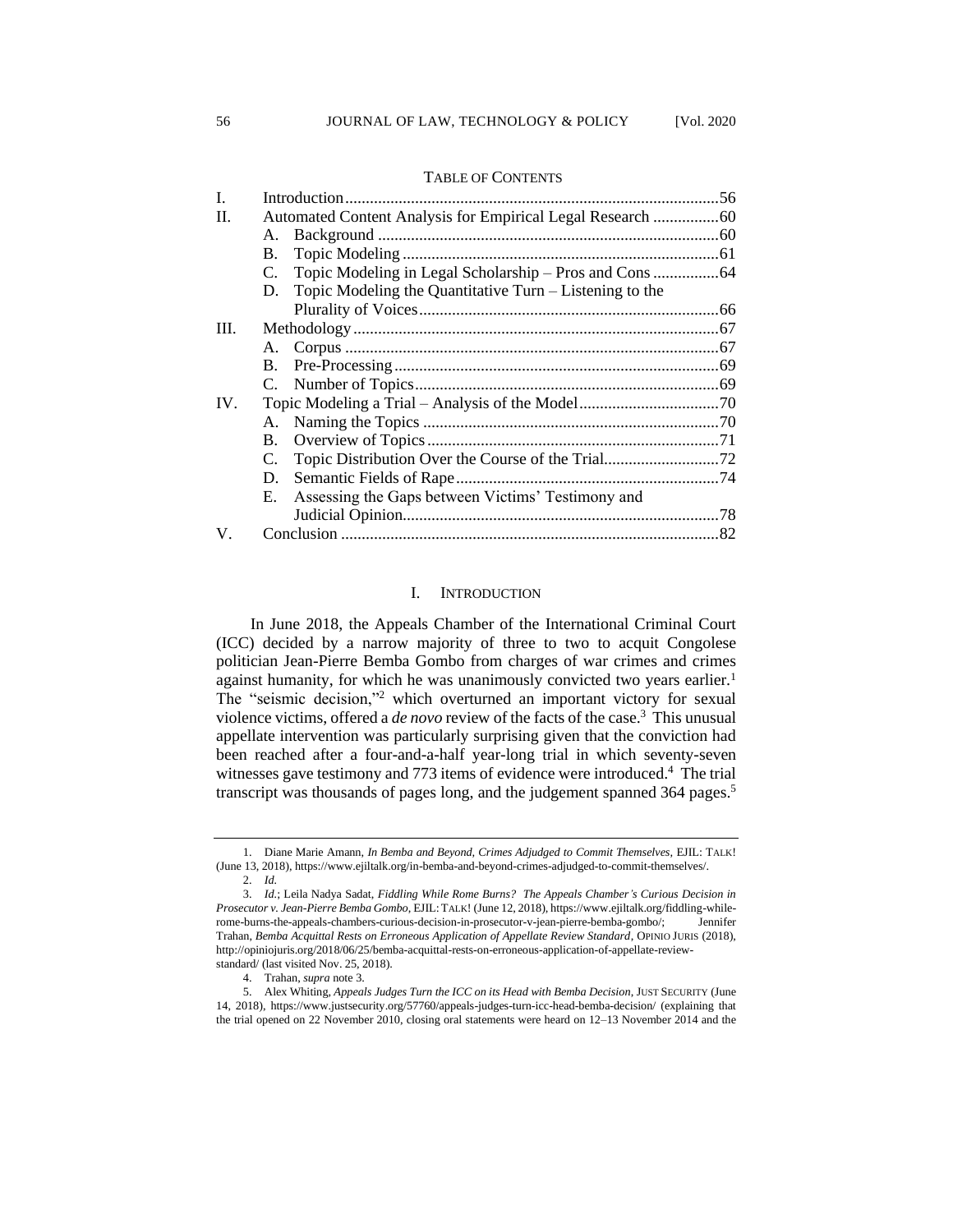This volume of evidence is not uncommon in the international criminal courts.<sup>6</sup>

In this sense, the Bemba case is emblematic of what I elsewhere identified and labeled as the *quantitative turn* in ICL,<sup>7</sup> referring primarily to the participation of a large number of witnesses and victims in legal proceedings dealing with mass atrocity.<sup>8</sup> However, the Bemba appeal decision is also interpreted to be a watershed moment for the failure of quantity in the courtroom.<sup>9</sup> The frustrating gap between the long, complicated and costly litigation—which included testimonies of dozens of fact witnesses, experts, and victims of systematic rape—and the judicial resolution of the case requires a model that is able to deal with such multi-dimensional data. Recent technological developments in the field of Artificial Intelligence (AI) and Law, Natural Language Processing (NLP) and Automated Content Analysis (ACA) can assist in bridging this gap between quantity and judicial decision-making.

Instead of searching for ways to reduce the quantity of testimonies, this article aims at understanding the impact of quantity on the legal process. More concretely, this article asks how the quantity of data, and specifically the quantity of *viva-voce* testimonies, affects the justice process. The question it seeks to answer is whether we can examine if an over-exposure to suffering narratives (or more broadly, to large amounts of data) could result in judicial inattentiveness. This is not an inconsequential concern. Given the reliance of international criminal tribunals on eyewitness testimony for evidentiary purposes,<sup>10</sup> inattentiveness in the face of multiple acts of human narration could impede the fact-finding process. It could also compromise the commitment to meaningful participation of victims.

In order to answer these questions and concerns this article develops a novel model of "distant listening" for empirically assessing the international courts' capacity to "listen" to large quantities of witness testimonies. The model harnesses the large number of testimonies, which it considers as datasets, analyzing them using a novel ACA method called *topic modeling*<sup>11</sup> in order to explore latent themes and semantic fields that could benefit the legal process and its critical scholarly appreciation.

judgment was rendered eighteen months later on 21 June 2016); *Case Information Sheet - The Prosecutor v. Jean-Pierre Bemba Gombo*, ICC, https://www.icc-cpi.int/CaseInformationSheets/ BembaEng.pdf.

<sup>6</sup>*. See generally* Renana Keydar, *Mass Atrocity, Mass Testimony, and the Quantitative Turn in International Law*, 53 L. SOC. REV. 554 (2019) (discussing the increasingly large numbers of witnesses in international criminal proceedings).

<sup>7.</sup> *Id.*

<sup>8</sup>*. Id.*

<sup>9</sup>*. See* Sadat, *supra* note 3, (criticizing the decision of the Appeals Chamber).

<sup>10.</sup> Nancy A. Combs, *Deconstructing the Epistemic Challenges to Mass Atrocity Prosecutions*, 75 WASH. & LEE L. REV. 223 (2018); Nancy A. Combs, *Grave Crimes and Weak Evidence: A Fact-Finding Evolution in International Criminal Law*, 58 HARV.INT'L L.J. 47 (2016); NANCY A.COMBS, FACT-FINDING WITHOUT FACTS: THE UNCERTAIN EVIDENTIARY FOUNDATIONS OF INTERNATIONAL CRIMINAL CONVICTIONS (2010); Megan A. Fairlie, *The Abiding Problem of Witness Statements in International Criminal Trials*, 50 N.Y.U. J. INT'L L. & POL. 75 (2017); John D. Ciorciari & Anne Heindel, *Victim Testimony in International and Hybrid Criminal Courts: Narrative Opportunities, Challenges, and Fair Trial Demands*, 56 VA.J.INT'L LAW 265 (2016); Keydar, *supra* note 6.

<sup>11</sup>*. See generally* Yuening Hu et al., *Interactive Topic Modeling*, 95 MACH. LEARN. 423, 423–69 (2014) (providing an overview of topic modeling).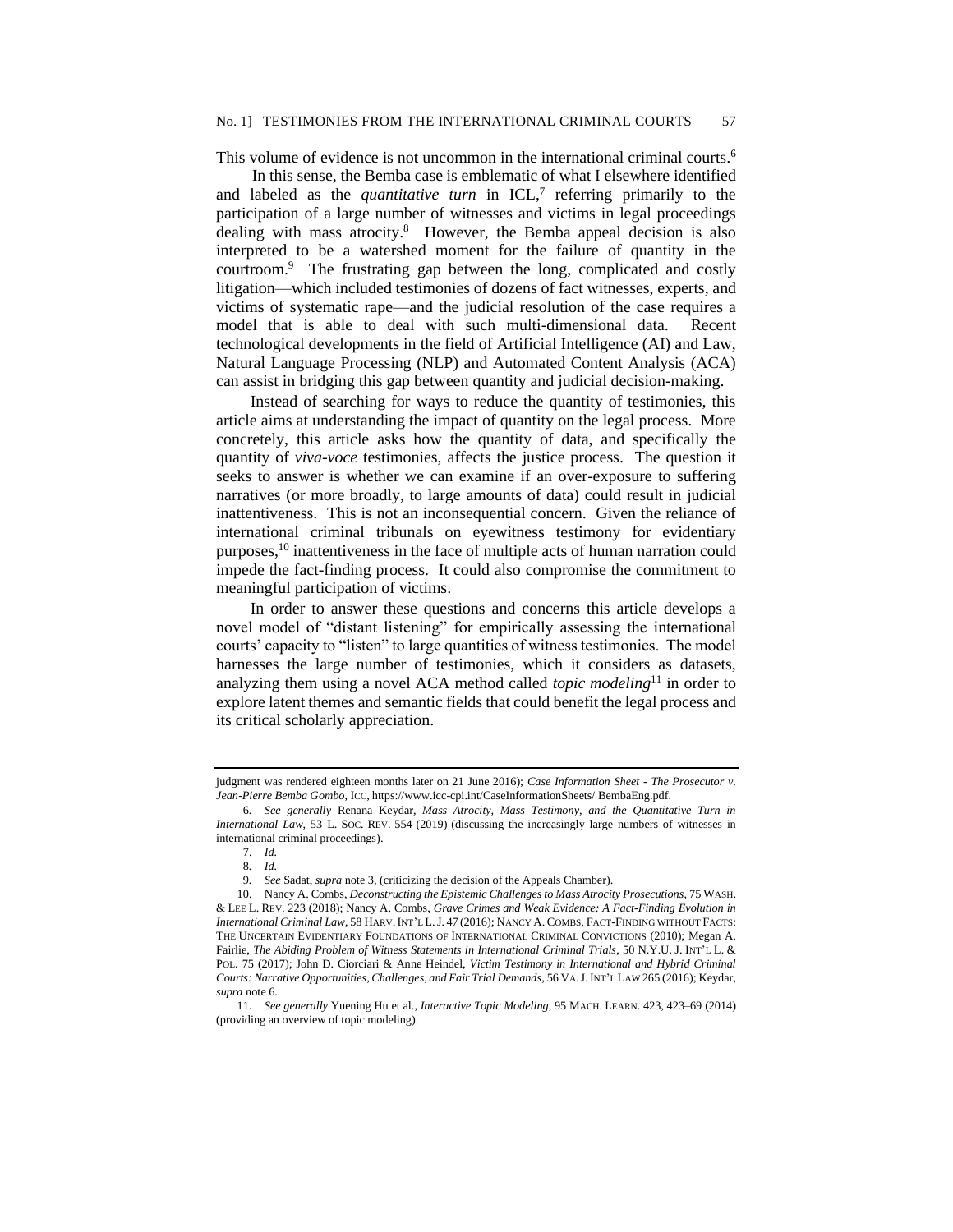Given the legal and public controversy around the Bemba trial, the article thematically focuses on *a more established and less disputed* case-study from the International Criminal Tribunal for the Former Yugoslavia (ICTY), *Prosecutor v. Dragoljub Kunarac et al.* (Case No. It-96-23-T and IT-96-23/1- T), also known as the "Foča rape camps" trial. Like the Bemba case, the Kunarac trial is also emblematic of the quantitative turn in ICL: through dozens of testimonies, many by rape victims, the *Kunarac* case addresses the systematic enslavement and rape of young Muslim women (as young as twelve years old) by Serb forces during the 'ethnic cleansing' campaign in the municipality of Foča between the years 1992-1993.<sup>12</sup> The Kunarac trial is noteworthy for being the first case solely to focus on the rape, torture and mistreatment of women during the armed conflict in Yugoslavia.<sup>13</sup> It is also the first case to successfully prosecute rape as a crime against humanity, and it is the first case to consider the phenomena of 'mass rape' in the context of Bosnia-Herzegovina.<sup>14</sup>

This article is not, doctrinally speaking, about the rape in Bosnia or rape as an international crime.<sup>15</sup> It is a consideration of how courts and other justice mechanisms respond to the experience of quantity in the courtroom. Underlying this study is a concern with the role of the human voice in the justice making process, and the ways in which the large-scale, mass violence, such as the mass rapes in Bosnia-Herzegovina, are represented, understood, and processed in 'official' knowledge-producing sites.<sup>16</sup>

Employing topic modeling, a method originating in the field of NLP and ACA, the article will analyze the entire corpus of the Kunarac trial transcripts, while maintaining a linguistic focus on the individual narrative unit of the testimony, preserving the "voice" of the victims. Extracting the latent topics in the trial, the model will enable a comparison between the themes emerging from the trial transcripts, the narratives of the witnesses and victims, and the themes that comprise the judicial decision that adjudicated them, thus aiding in exposing potential gaps between the two.

My hypothesis is that this newly developed model of "distant listening" will: 1) expand our understanding of episodes of mass human rights abuse, in particular sexual violence, by enlarging the data we have at hand; 2) improve the work of international courts that address human rights violations, by providing

<sup>12</sup>*. See* Christopher Scott Maravilla, *Rape as a War Crime: The Implications of the International Criminal Tribunal for the Former Yugoslavia's Decision in Prosecutor v. Kunarac, Kovac, & Vukovic on International Humanitarian Law*, 13 FLA. J. INT'L L. 321, 321–42 (2000) (discussing the Foča rape camps, where it is estimated that more than 20,000 women were raped during the Balkan War).

<sup>13</sup>*. Id.* at 322.

<sup>14.</sup> Doris Buss, *Prosecuting Mass Rape: Prosecutor v. Dragoljub Kunarac, Radomir Kovac and Zoran Vukovic*, 10 FEM. LEG. STUD. 91, 91–99 (2002).

<sup>15.</sup> Vast scholarship deals with rape and sexual violence as an international crime. For socio-legal analysis of the Kunarac case, see, for example: Buss, *supra* note 14; Kirsten Campbell, *The Trauma of Justice: Sexual Violence, Crimes Against Humanity and the International Criminal Tribunal for the Former Yugoslavia*, 13 SOC. LEG. STUD. 329 (2004); Kirsten Campbell, *Rape as a 'Crime Against Humanity': Trauma, Law and Justice in the ICTY*, 2 J. HUM. RIGHTS 507 (2003); S. McClellan Dorothy & Knez Nikola, *Prosecuting Rape, Sexual Enslavement, and Genocide in Time of War: Southeastern Europe 1991–1995*, 5 INT'L J. SOC. SCI. 79 (2016); and, more generally, Janet Halley, *Rape in Berlin: Reconsidering the Criminalisation of Rape in the International Law of Armed Conflict*, 9 MELB.J. INT'L L. 78 (2008).

<sup>16.</sup> Buss, *supra* note 14.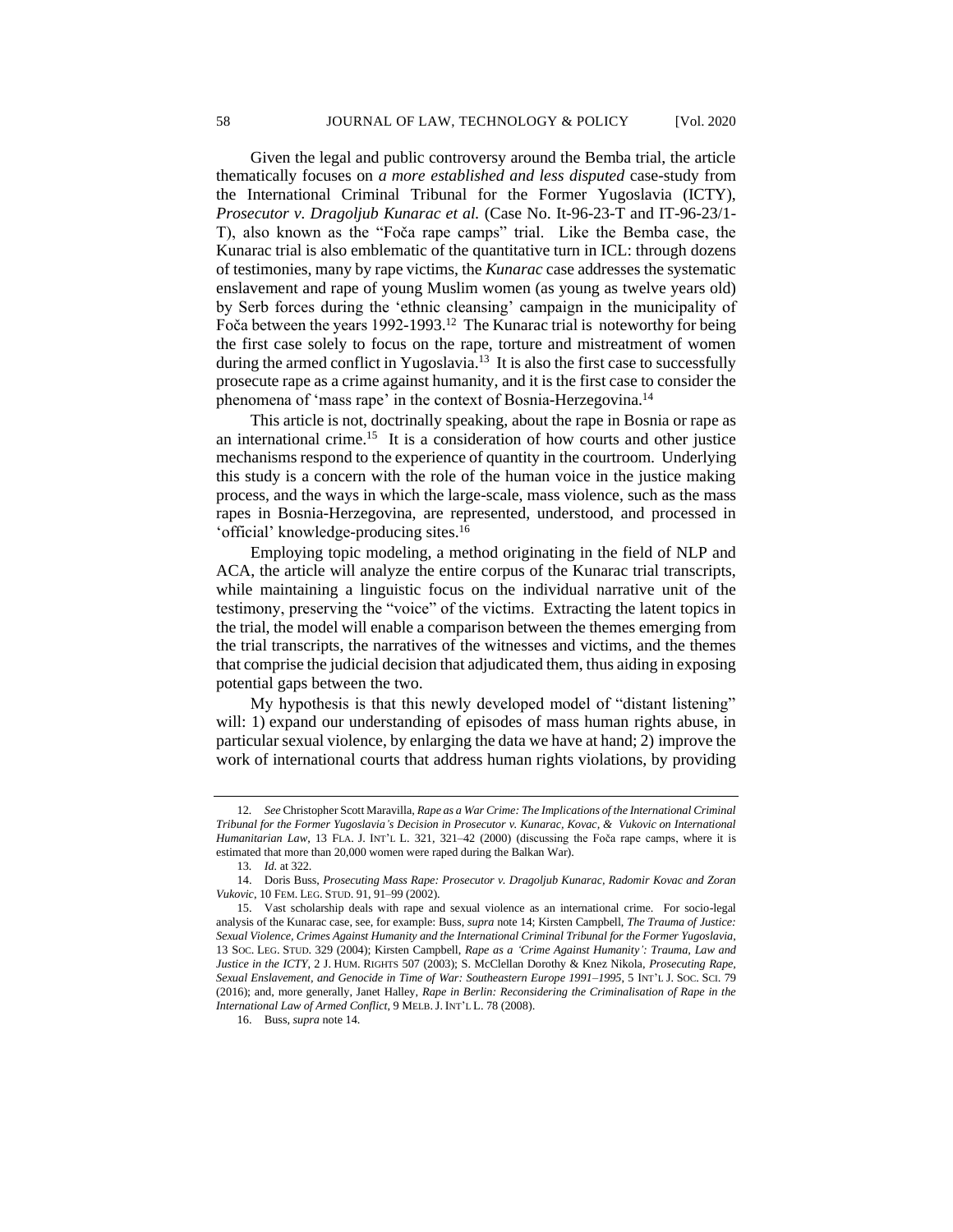an empirical assessment of their fact-finding mission; and 3) contribute to the capacity of courts to listen to testimonial narratives dealing with human rights abuses.

The strength of the method demonstrated in the article is its applicability to the broader legal field. The topic modeling method, which we introduce in this article, can assist scholars and practitioners in making sense of complex legal cases, involving large amounts of testimonies, documents and data.<sup>17</sup> Whether these are complex litigation cases, both criminal and civil, $18$  mass torts cases, cases before the ad-hoc international mass claims commission and tribunals,<sup>19</sup> or class actions under the Alien Tort Statute and related U.S. legislation.<sup>20</sup>

Given the relative novelty of the topic modeling approach, particularly in its application to the legal field, Section II will provide a background discussion of topic models, describing some of the essential features and potentialities of this statistical method, and its appeal to empirical legal studies. Section III will describe the methodology, the corpus and the training of the model. Section IV will then analyze the results of the model, namely the topics. The analysis will 1) demonstrate how the LDA algorithm provides a reliable view of a trial through topic modeling of its transcripts, and 2) show the potential topic modeling to illuminate gaps in themes emerging from the legal process, reflected in the court transcripts—in particular, victim testimony—and the judicial opinion expressed in the judgment. Taken together, the article will demonstrate the potential contribution of topic modeling to the field of empirical legal studies, both as a practical heuristic mechanism that can be employed during the legal proceeding, $21$  and in its ex-post analysis in legal scholarship.

<sup>17.</sup> Stuart Ford, *Complexity and Efficiency at International Criminal Courts*, 29 EMORY INT'L L. REV. 1 (2015).

<sup>18</sup>*. Complex Litigation*, NATIONAL CENTER FOR STATE COURTS, https://www.ncsc.org/Topics/Civil/ Complex-Litigation/Resource-Guide.aspx (last visited Nov. 18, 2018). Complex Litigation is the category of cases requiring more intensive judicial management. Complexity may be determined by multiple parties, multiple attorneys, geographically dispersed plaintiffs and defendants, numerous expert witnesses, complex subject matter, complicated testimony regarding causation, procedural complexity and more. While civil cases such as mass torts and class actions are the classical examples of complex litigation, many of the cases before the international criminal tribunals exhibit this procedural complexity that requires special judicial attentiveness.

<sup>19.</sup> Lea Brilmayer, *Understanding IMCCs: Compensation and Closure in the Formation and Function of Intentional Mass Claims Commissions*, 43 YALE J. INT'L L. 273, 273–314 (2018).

<sup>20.</sup> Natalie R. Davidson, *Alien Tort Statute Litigation and Transitional Justice: Bringing the Marcos Case Back to the Philippines*, 11 INT'L J. TRANSITIONAL JUSTICE 257 (2017); Natalie R. Davidson, *Shifting the Lens on Alien Tort Statute Litigation: Narrating US Hegemony in Filártiga and Marcos*, 28 EUR. J. INT'L L. 147 (2017).

<sup>21.</sup> For an overviews of the use of some technological means currently used to organize the enormous amount of factual information generated in cases before the international courts, see, for example, David Pimentel, *Technology in a War Crimes Tribunal: Recent Experience at the ICTY*, 12 WILLIAM MARY BILL RIGHTS J. 715 (2004); Yvonne McDermott, *Inferential Reasoning and Proof in International Criminal Trials*, 13 J. INT. CRIM.JUSTICE 507 (2015).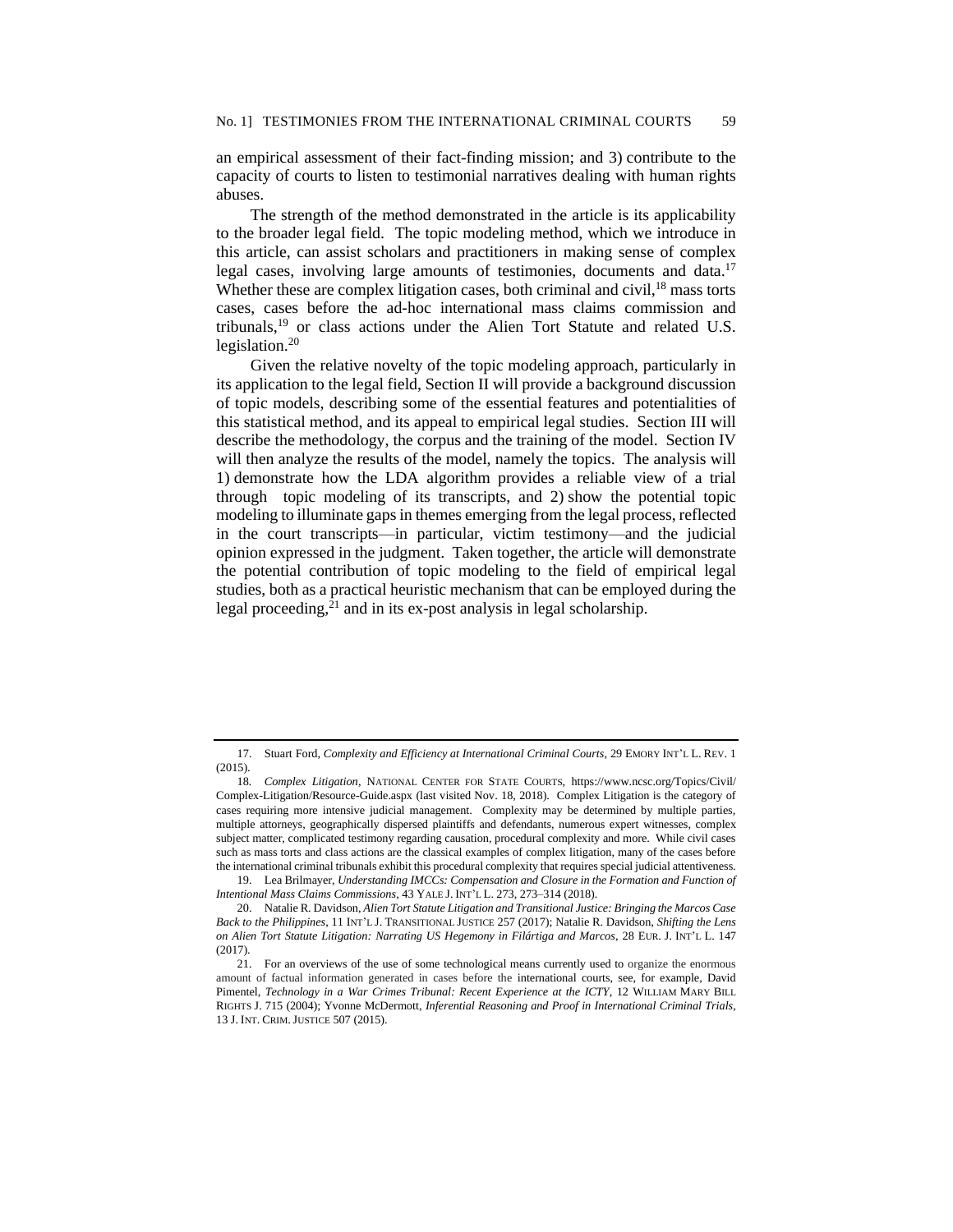#### II. AUTOMATED CONTENT ANALYSIS FOR EMPIRICAL LEGAL RESEARCH

#### *A. Background*

The field of ACA is in its infancy but has the potential to revolutionize both the practice and the study of the law.<sup>22</sup> While more and more legal databases are available online,  $^{23}$  we simply do not have the human power to read and study them to their fullest. However, recent advances in NLP, computational linguistics and computer science have laid the ground for systemic automated textual analysis.<sup>24</sup>

"To this end, Machine Learning (ML) researchers have developed probabilistic topic modeling, a suite of algorithms that aim to discover and annotate large archives of documents with thematic information.<sup>25</sup> Topic modeling algorithms are statistical methods that analyze the words of the original texts to discover the themes that run through them, how those themes are connected to each other, and how they change over time." 26

This research develops a new empirical strategy to address the quantitative turn in international law and to empirically assess the courts' capacity to listen to the multitude of testimonies. The study employs a statistical process known as *unsupervised topic modeling*<sup>27</sup> to a dataset containing the entire corpus of transcripts from the international criminal trial dealing with the conflict-related crimes of sexual violence. Understanding large collections of unstructured text remains a persistent problem in all data-related sciences, including the law. Unlike qualitative analysis based on information retrieval, where researchers know what they are looking for, topic models are attractive because they offer a formalism for exposing a corpus' themes by discovering groups of words that often appear together in documents (the namesake "topics").<sup>28</sup>

Employing methods of ACA, such as topic modeling, allows expansion beyond the human and readerly scale of a "close reading" methodology limited to a small number of texts, and complement it with "distant reading"<sup>29</sup> that analyzes large corpora of text.

Crucially, unlike other empirical methods, topic models do not require the translation or reduction of documents into binary or numerical form,  $30$  making them especially attractive to the analysis of complex narratives, such as

<sup>22.</sup> For an overview on the historical development of content analysis in legal scholarship and practice, its epistemology and methodologies, see: Mark A. Hall & Ronald F. Wright, *Systematic Content Analysis of Judicial Opinions*, 96 CAL. L. REV. 63 (2008); Chad M. Oldfather, Joseph P. Bockhorst & Brian P. Dimmer, *Triangulating Judicial Responsiveness: Automated Content Analysis, Judicial Opinions, and the Methodology of Legal Scholarship*, 64 FLA. L. REV 1189 (2012).

<sup>23.</sup> Hall & Wright, *supra* note 22, at 70.

<sup>24.</sup> Oldfather et al., *supra* note 22, at 1189.

<sup>25.</sup> David M. Blei, *Probabilistic Topic Models*, 55 COMM. ACM 77 (2012).

<sup>26</sup>*. Id*.

<sup>27</sup>*. Id*.

<sup>28.</sup> Yuening Hu et al., *Interactive Topic Modeling*, 95 MACH. LEARNING 423, 424 (2014).

<sup>29.</sup> Franco Moretti, *Conjectures on World Literature*, 1 NEW LEFT REV. 54, 56 (2000).

<sup>30.</sup> *See, e.g.*, David S. Law, *Constitutional Archetypes*, 95 TEX. L. REV 153, 164 (2016) (discussing the difficulty of converting the free-form nature of constitutional preambles into numerical data).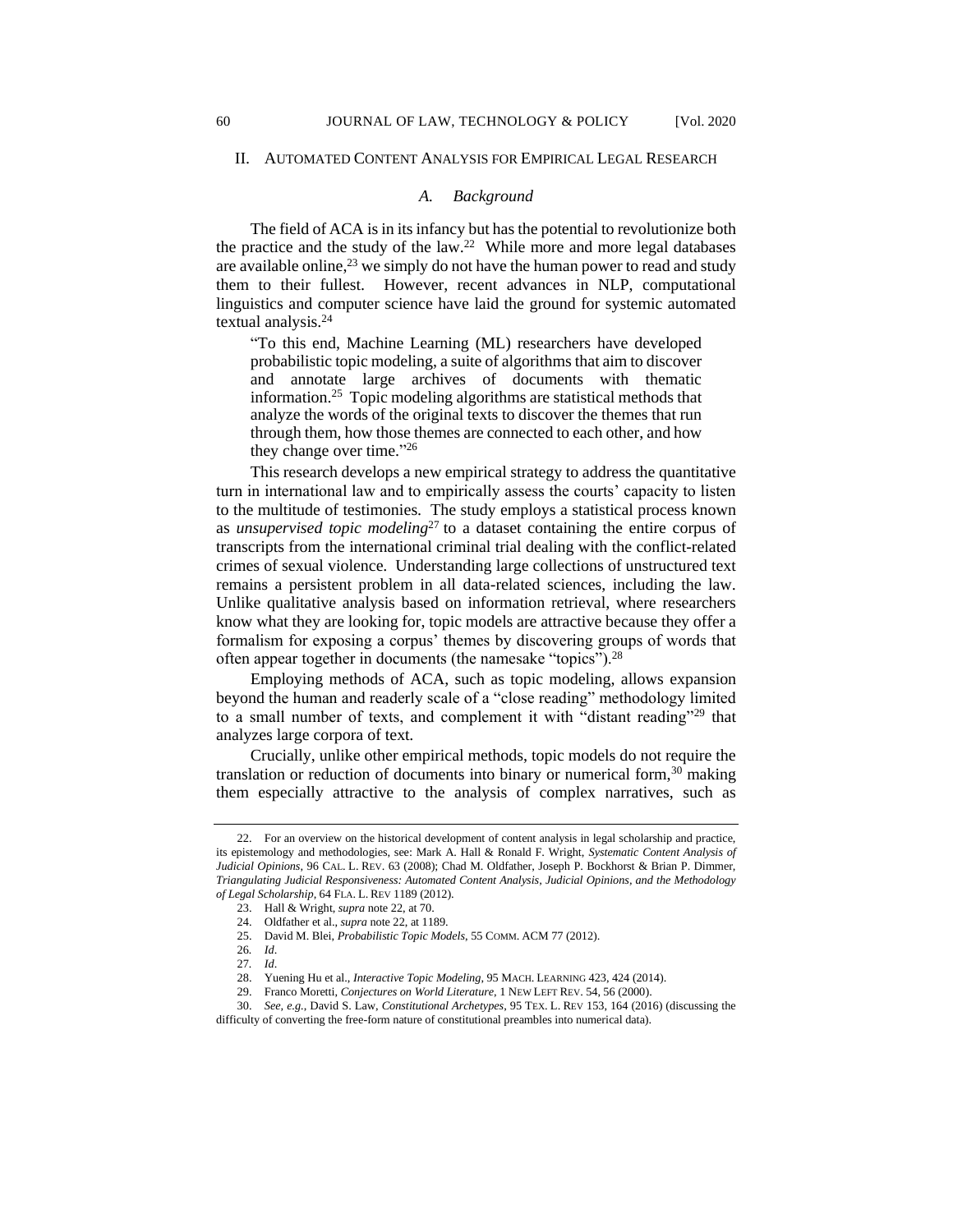testimonies, as well as other free-form legal texts. Employing topic modeling technique to the testimonies provides a unique way to explore the content of these testimonies as a dataset, providing both the close reading as well as the distant, corpus-wide, reading.

## *B. Topic Modeling*

Topic modeling is an exploratory technique, useful for imposing order upon large bodies of textual data and for discovering information that helps analysts see beyond their priors. Topic modeling algorithms are a suite of ML methods for discovering hidden thematic structure in large collections of documents.<sup>31</sup> With a collection of documents as input, a topic model can produce a set of interpretable ''topics'' (i.e., groups of words that are associated under a single theme) and assess the strength with which each document exhibits those topics.<sup>32</sup> Topic models enable researchers to code text collections that are too large to code by hand––a topic model will estimate a coding instrument and situate each document within it.<sup>33</sup>

Furthermore, a topic model might uncover topics that a researcher using hand coding methods might not otherwise have seen.<sup>34</sup> Using NLP and ML algorithms that detect semantic structure patterns, large bodies of text units can be classified into semantically similar clusters *without* human direction, requiring only that the researcher will later assign a label to the clusters based on the key words and the documents the analytics identify as the core of a semantic cluster.<sup>35</sup>

This article employs Latent Dirichlet Allocation (LDA), which was the first topic modeling algorithm and today is considered the standard algorithm.<sup>36</sup> LDA is a statistical model of language. It assumes that there are a set of topics in a collection (the number is specified in advance), where a topic is formally defined as a distribution over a vocabulary.<sup>37</sup> Terms that are prominent within a topic are those that tend to occur in documents together more frequently than one would expect by chance. In LDA, each document exhibits those topics with different proportions.<sup>38</sup>

The model described below contains topics about ''consent'' (topic 0), "military attacks" (topic 4) and "evidence" (topic 8). By a topic being "about" a subject, "we mean that those distributions over the vocabulary place high

<sup>31.</sup> David M. Blei, *Probabilistic Topic Models,* 55 COMMC'N OF THE ACM 77, 82 (2012).

<sup>32</sup>*. Id.* at 78.

<sup>33</sup>*. Id.* at 83.

<sup>34.</sup> Paul DiMaggio, Manish Nag & David Blei, *Exploiting Affinities Between Topic Modeling and the Sociological Perspective on Culture: Application to Newspaper Coverage of U.S. Government Arts Funding*, 41 POETICS 570, 576 (2013).

<sup>35.</sup> J.B. Ruhl, John Nay & Jonathan M. Gilligan, *Topic Modeling the President: Conventional and Computational Methods*, 86 GEO. WASH. L. REV. 1243, 1248–49 (2018).

<sup>36.</sup> David M. Blei, Andrew Y. Ng & Michael I. Jordan, *Latent Dirichlet,* 3 J. MACH. LEARN. RES. 993, 996 (2003); Blei, *supra* note 31 at 77–84; *see also* Jonathan Chang et al., *Reading Tea Leaves: How Humans Interpret Topic Models*, ADVANCES IN NEURAL INFO. PROCESSING SYSTEMS 288–296 (2009) (noting that an LDA algorithm is implemented in Python [Gensim p](https://radimrehurek.com/gensim/)ackage, employing a wrapper of MALLET).

<sup>37.</sup> Blei et al., *supra* note 36, at 996.

<sup>38</sup>*. Id.* at 1011.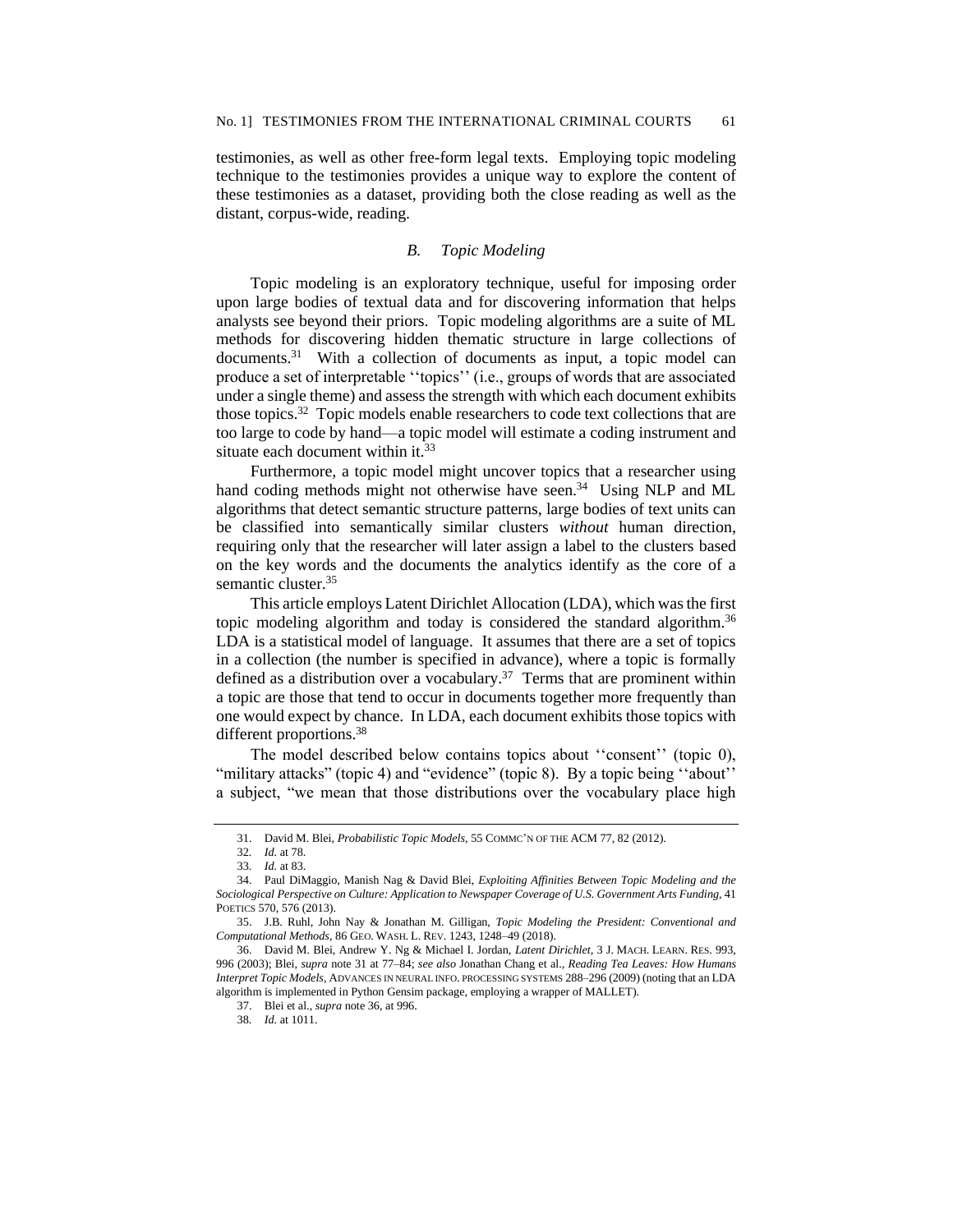probability on words that an analyst would interpret as related to the subject."<sup>39</sup> Transcripts that discuss the Accused version, for example, will exhibit the topics 2 and 4, "military attacks" and "military command" respectively; transcripts that discuss military expert testimony will exhibit topic 4 "military command" and transcripts of rape victims will exhibit topic 9 "factual framework." We emphasize that these topics are not known in advance. *Figure 1* illustrates the thirty top ranked terms from topics uncovered in our collection of documents from the Kunarac trial.

|                | Topic 0              | Topic 1              | Topic 2   | Topic 3      | Topic 4        | Topic 5       | Topic 6       | Topic 7              | Topic 8      | Topic 9  |
|----------------|----------------------|----------------------|-----------|--------------|----------------|---------------|---------------|----------------------|--------------|----------|
| $\mathbf{1}$   | Kovac                | fws                  | day       | Muslim       | unit           | case          | injury        | judge                | witness      | house    |
| $\overline{c}$ | apartment            | Kunarac              | man       | Foca         | command        | crime         | case          | interpretation       | accused      | remember |
| 3              | time                 | rape                 | time      | Serb         | military       | article       | person        | witness              | defense      | time     |
| $\overline{4}$ | Vukovic              | witness              | village   | building     | group          | law           | medical       | honor                | evidence     | soldier  |
| 5              | girl                 | soldier              | Kunarac   | part         | order          | prosecutor    | examination   | give                 | Kovac        | room     |
| 6              | remember             | house                | Foca      | work         | army           | act           | rape          | person               | fact         | man      |
| $\overline{7}$ | food                 | accused              | road      | town         | soldier        | person        | doctor        | understand           | rape         | happen   |
| 8              | witness              | Vukovic              | area      | area         | detachment     | international | report        | read                 | Kunarac      | woman    |
| 9              | flat                 | woman                | Rogoj     | kp-dom       | Kunarac        | judgement     | cyst          | time                 | indictment   | told     |
| 10             | soldier              | girl                 | night     | party        | report         | criminal      | finding       | evidence             | case         | day      |
| 11             | told                 | Foca                 | august    | weapon       | force          | sentence      | expert        | Vukovic              | time         | Partizan |
| 12             | asked                | man                  | command   | village      | responsibility | rape          | opinion       | defense              | testimony    | girl     |
| 13             | cafe                 | case                 | vehicle   | side         | Foca           | convention    | consequence   | remember             | claim        | school   |
| 14             | good                 | Kova                 | July      | April        | rank           | torture       | fact          | today                | part         | rape     |
| 15             | place                | Partizan             | told      | ethnic       | herzegovina    | victim        | dr            | problem              | point        | Kunarac  |
| 16             | year                 | July                 | person    | photograph   | defense        | statute       | conclusion    | cross                | Vukovic      | night    |
| 17             | Foca                 | February             | hour      | municipality | territorial    | offense       | victim        | paragraph            | prosecutor   | child    |
| 18             | lived                | testified            | house     | rally        | independent    | violation     | change        | correct              | Muslim       | Witness  |
| 19             | town                 | dp                   | morning   | military     | Bosnia         | circumstance  | experience    | moment               | July         | give     |
| 20             | unit                 | school               | mentioned | family       | man            | committed     | woman         | marked               | event        | describe |
| 21             | building             | testimony assignment |           | show         | officer        | common        | intercourse   | explain              | relation     | brought  |
| 22             | Kostic               | August               | happen    | Serbian      | time           | art           | professor     | put                  | circumstance | daughter |
| 23             | mentioned indictment |                      | kalinovik | member       | tactical       | Yugoslavia    | trauma        | asked                | action       | Serb     |
| 24             | ensure               | evidence             | arrived   | uniform      | area           | humanity      | point         | good                 | victim       | village  |
| 25             | Muslim               | Kovac                | line      | house        | part           | appeal        | find          | investigator         | issue        | Foca     |
| 26             | leave                | paragraph            | battalion | mosque       | task           | relevant      | year          | day                  | put          | asked    |
| 27             | occasion             | Osmana               | knew      | hear         | jna            | conflict      | traumatic     | detail               | argument     | bus      |
| 28             | knew                 | incident             | body      | map          | combat         | force         | examined      | yesterday            | Foca         | long     |
| 29             | corresponds          | apartment            | gaga      | conflict     | leader         | state         | psychological | date                 | count        | occasion |
| 30             | blank                | stated               | 2nd       | neighborhood | correct        | considered    | stress        | examination position |              | husband  |

Figure 1: Table of Topics

<sup>39.</sup> DiMaggio et al., *supra* note 34, at 578.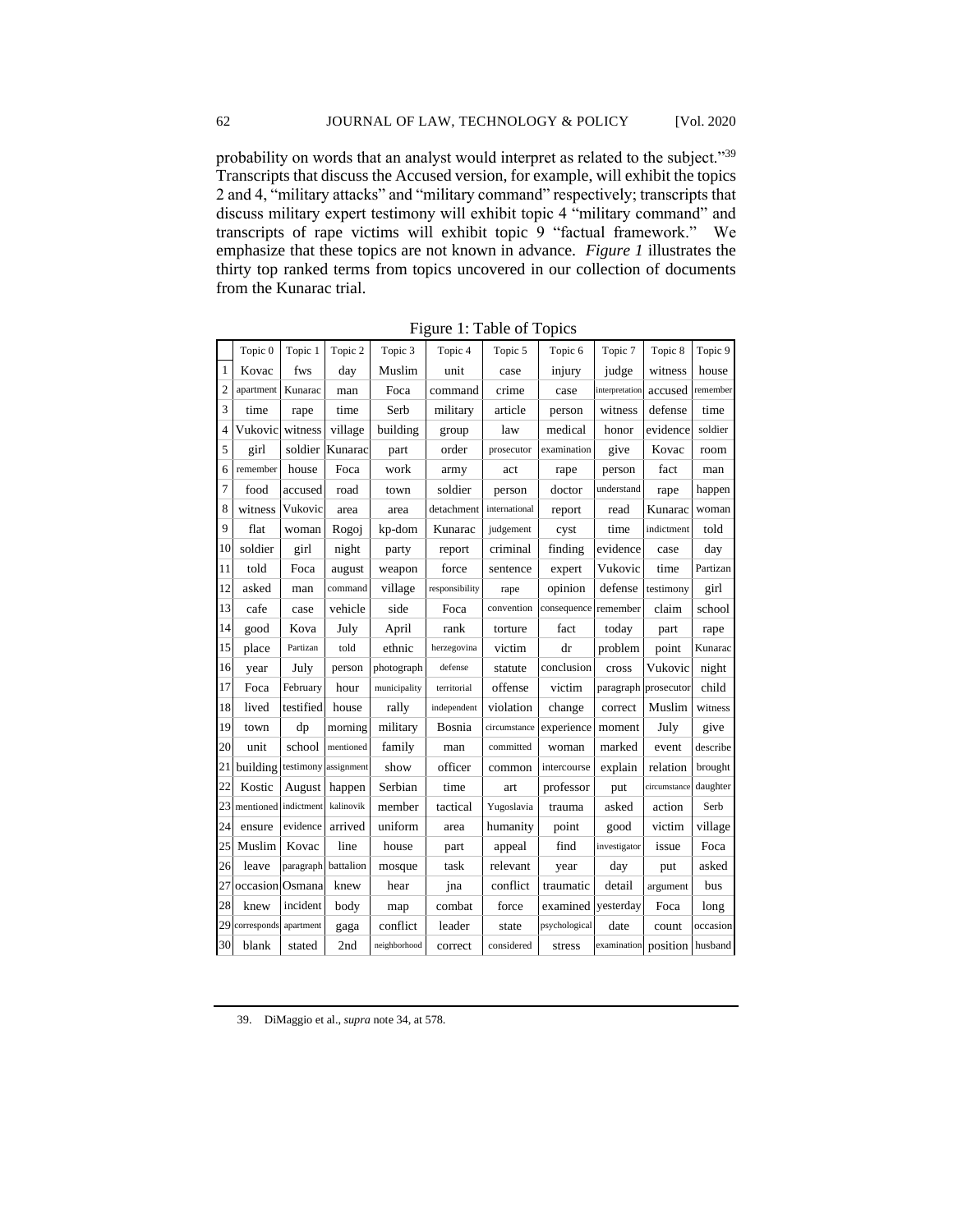The order of the words within each topic is based on its ranking. For example, *Figure 2* shows the topical composition of topic 7 ("procedural"). The highest ranked term in the topic, "judge," accounts for 6.8 percent of the topic.

Figure 2: 10 highest ranked terms within Topic 7 ("procedural")

```
'0.068*"judge" + 0.056*"interpretation" + 0.039*"witness" + 0.034*"honour" 
+ 0.015*"give" + 0.013*"person" + 0.011*"understand" + 0.011*"read" +
0.011*"time" + 0.010*"evidence"
```
The word-clouds in *Figure 3* provide additional information regarding the composition of each topic in our model, with the size of the words in each wordcloud corresponding to the ranking of the term within the topic.



Figure 3: word frequencies in topics

The algorithm behind LDA analyzes the collection to estimate simultaneously the topics and how the documents exhibit them. The algorithms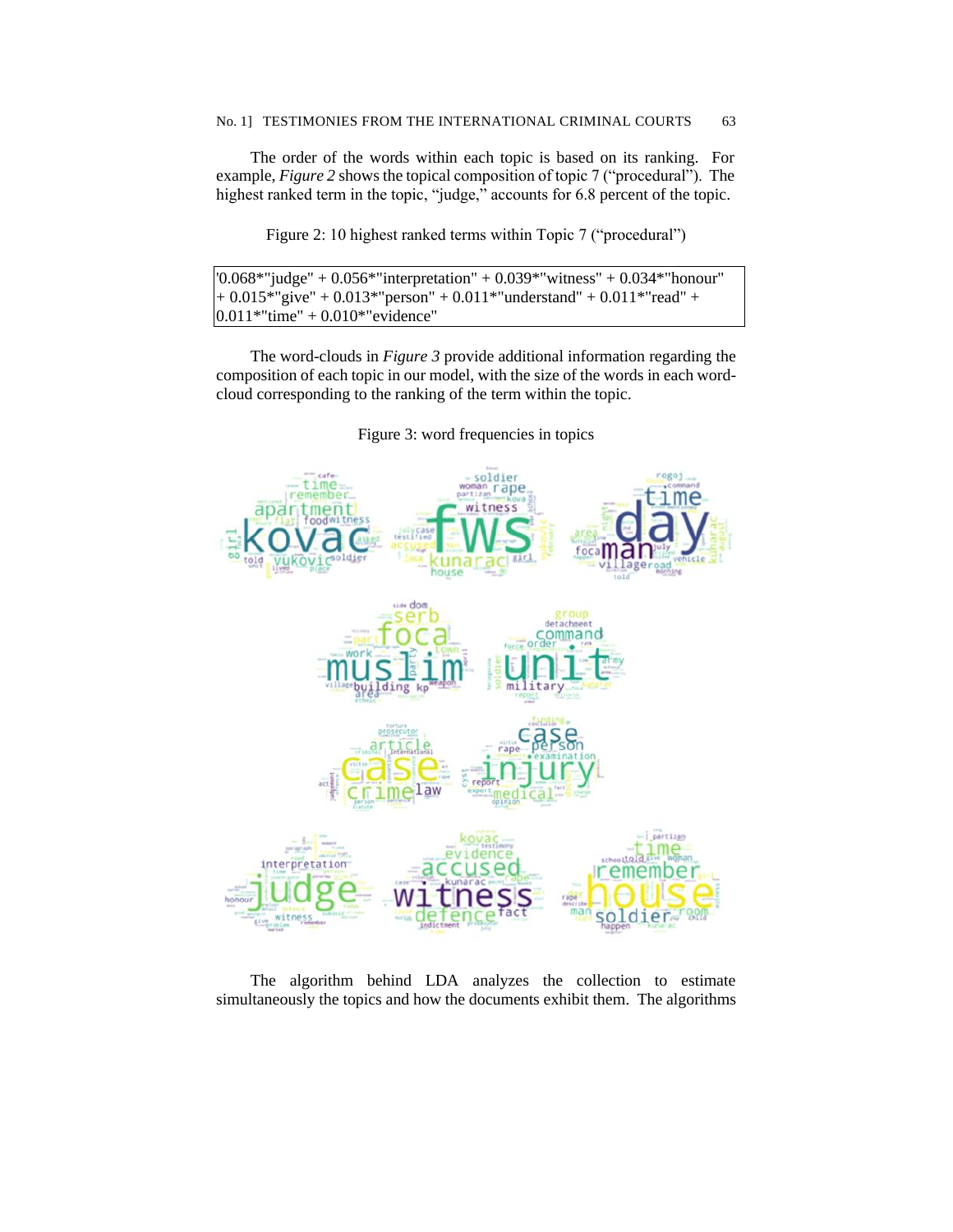for LDA are derived by taking a Bayesian probabilistic perspective, encoding the topics and the per-document topic proportions as hidden random variables in a hierarchical probabilistic model and then approximating the conditional distribution of those variables given an observed collection of documents.<sup>40</sup> In this article, we analyze the output of such algorithms. Given the texts, LDA inference produces a set of topics (figure 1), and for each document, an estimate of its topic proportions and to which topic each observed word is assigned.<sup>41</sup>

# *C. Topic Modeling in Legal Scholarship – Pros and Cons*

Applying statistical techniques directly to the text of court transcripts dovetails with the growing availability of legal materials in machine-readable form and the increasing sophistication of computational text analysis.<sup>42</sup> Digitalization shifts "the bottleneck of content analysis from the costs of access and tedious human coding to the need for good theory, sound methodology, and software."43

A common strategy in content analysis is to produce a set of themes (based on research questions, theoretical priors, or perusal of a subset of texts), create a coding sheet, and then code texts by reading them (or, more often, by having research assistants read them).<sup>44</sup> The limitations of this approach are (a) that it is impractical when corpora are very large; (b) the more analytically sophisticated are the research questions, the harder it is to achieve acceptable levels of intercoder reliability; and (c) the approach presumes that the researcher knows what is worth finding in the texts before having analyzed them. Another strategy involves using computer programs to search texts for keywords (selected based on research questions or theoretical priors) and comparing subsets of texts with respect to the prevalence of those keywords.<sup>45</sup> This approach requires the researcher to circumscribe the scope of exploration a priori and, by treating each instance of a term as equivalent, it also assumes that there is a single, inherent, fixed meaning to a term, which is neither contextual nor relational.<sup>46</sup>

At least two perennial challenges arise from the use of ACA—first, "projects face a tradeoff between large-scale inquiry focused on 'thin' observations (e.g., voting agreement, participation, coalition size, length of legal documents), and smaller-scale studies that involve the coding of more abstract and nuanced concepts."<sup>47</sup> "This inverse relationship between breadth and depth

<sup>40.</sup> Blei et al., *supra* note 36, at 997.

<sup>41</sup>*. Id.* at 1012.

<sup>42</sup>*. See* Michael A. Livermore, Allen B. Riddell & Daniel N. Rockmore, *The Supreme Court and the Judicial Genre*, 59 ARIZ. L. REV. 837, 862–63 (2017) (discussing the increasing use of computational textanalysis within the context of legal documents).

<sup>43.</sup> KLAUS KRIPPENDORFF, CONTENT ANALYSIS: AN INTRODUCTION TO ITS METHODOLOGY 50 (4th ed. 2004).

<sup>44.</sup> DiMaggio et al., *supra* note 34, at 577.

<sup>45</sup>*. Id.*

<sup>46</sup>*. Id.*

<sup>47.</sup> Michael Evans et al., *Recounting the Courts? Applying Automated Content Analysis to Enhance Empirical Legal Research*, 4 J. EMPIRICAL LEGAL STUD. 1007, 1008 (2007).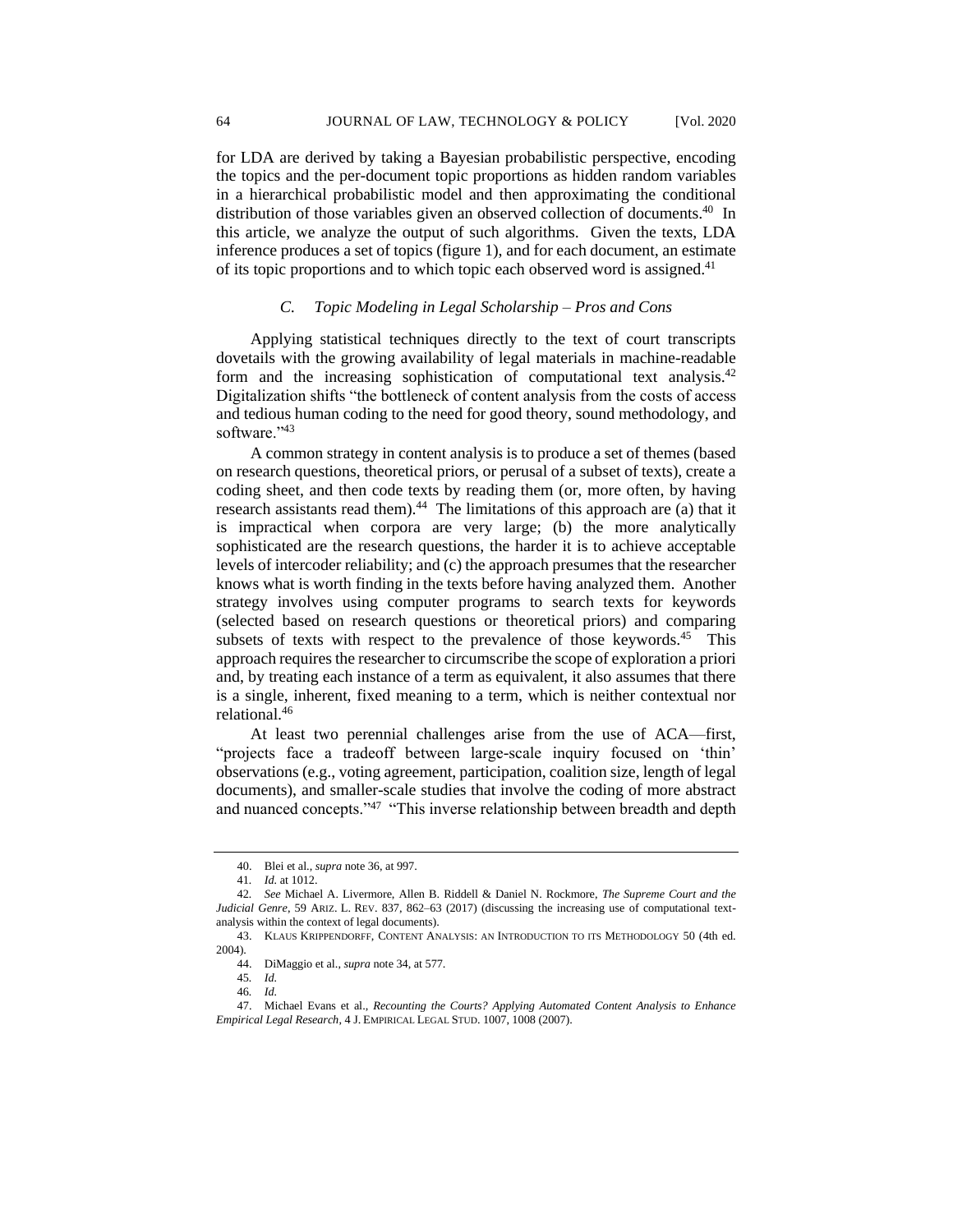limits researchers' ability to understand the dynamics of the judicial system more fully."<sup>48</sup> Second, content analysis almost always raises questions about coding reliability, and this is especially true in judicial research.<sup>49</sup>

Topic Modeling methods overcome these critical impediments. In essence, they flip the research process, using the "machine" to classify and trace topics in the text corpus first and only then relying on the human to interpret the results.<sup>50</sup> These methods classify enormous amounts of data into semantically similar clusters *without* human direction,<sup>51</sup> and, crucially, without reducing the documents into binary or numerical form.<sup>52</sup> This makes topic modeling especially attractive to the analysis of complex narratives and free-form texts, such as court transcripts, and testimonies in particular.

Following its initial introduction in the emerging field of Digital Humanities,<sup>53</sup> topic modeling is increasingly applicable to complex literary texts, including novels,<sup>54</sup> plays,<sup>55</sup> and poetry.<sup>56</sup> Using this computational method to supplement traditional literary interpretation draws on the method's capacity to analyze context- and genre-dependent linguistic and semantic structures.<sup>57</sup> It attests to the method's appeal to other text-based disciplines like the law.

Despite making inroads into the social sciences and the humanities, and despite its apparent appeal, topic modeling remains relatively new to legal scholarship.<sup>58</sup> Recent years have seen a modest rise in the application of ACA techniques to legal corpora.<sup>59</sup> But, the scholarly, as well as practical, potential

55*. See generally* Christof Schöch, *Topic Modeling Genre: An Exploration of French Classical and Enlightenment Drama*, 11 DIG. HUMAN. Q. 1 (2017) (discussing French plays in the context of topic modeling).

56*. See generally* Borja Navarro-Colorado, *On Poetic Topic Modeling: Extracting Themes and Motifs From a Corpus of Spanish Poetry*, 5 FRONT. DIG. HUMAN. 1, 3–5 (2018) (discussing poetry in the context of topic modeling).

57*. See generally id.* (discussing computational methods through poem analysis).

58. A search in Westlaw's Law Reviews and Journals database of keywords "Automated Content Analysis" and "Topic Modeling" in Westlaw database returned 12 relevant results of articles employing ACA techniques to legal corpora. All 12 articles are from the last decade 2008-2018, with most results (7) from 2016- 2018. Some preliminary examples for the application of automated content analysis and topic models include: Keith Carlson, Michael A. Livermore & Daniel Rockmore, *A Quantitative Analysis of Writing Style on the U.S. Supreme Court*, 93 WASH. L. REV. 1461 (2015); David S. Law, *Constitutional Archetypes*, 95 TEX. L. REV. 153 (2016); David S. Law, *The Global Language of Human Rights: A Computational Linguistic Analysis*, 12 LAW ETHICS HUM. RIGHTS 111 (2018); Michael Livermore, Allen Riddell & Daniel Rockmore, *The Supreme Court and the Judicial Genre*, ARIZ. L. REV. 837 (2017); Chad M. Oldfather, Joseph P. Bockhorst & Brian P. Dimmer, *Triangulating Judicial Responsiveness: Automated Content Analysis, Judicial Opinions, and the Methodology of Legal Scholarship*, 64 FLA. L.REV. 1189 (2012); Ruhl, Nay, & Gilligan, *supra* note 35; Michael A. Livermore, A. Riddell & Daniel Rockmore, *Agenda Formation and the U.S. Supreme Court: A Topic Model Approach*, SSRN (2016); Daniel Taylor Young, *How Do You Measure a Constitutional Moment: Using Algorithmic Topic Modeling to Evaluate Bruce Ackerman's Theory of Constitutional Change*, 122 YALE L.J. 1990 (2012).

<sup>48</sup>*. Id.* at 1039.

<sup>49</sup>*. Id.*

<sup>50.</sup> Ruhl et al., *supra* note 35.

<sup>51</sup>*. Id.* at 1248.

<sup>52</sup>*. See id.* (describing how the process works by detecting semantic structure patterns and failing to include any reference to reducing documents into binary or numerical form).

<sup>53</sup>*. See* Matthew L. Jockers & David Mimno, *Significant Themes in 19th-Century Literature*, 41 POETICS 750, 751 (2013) (describing how humanities scholars have begun using topic modeling).

<sup>54</sup>*. Id.* at 752.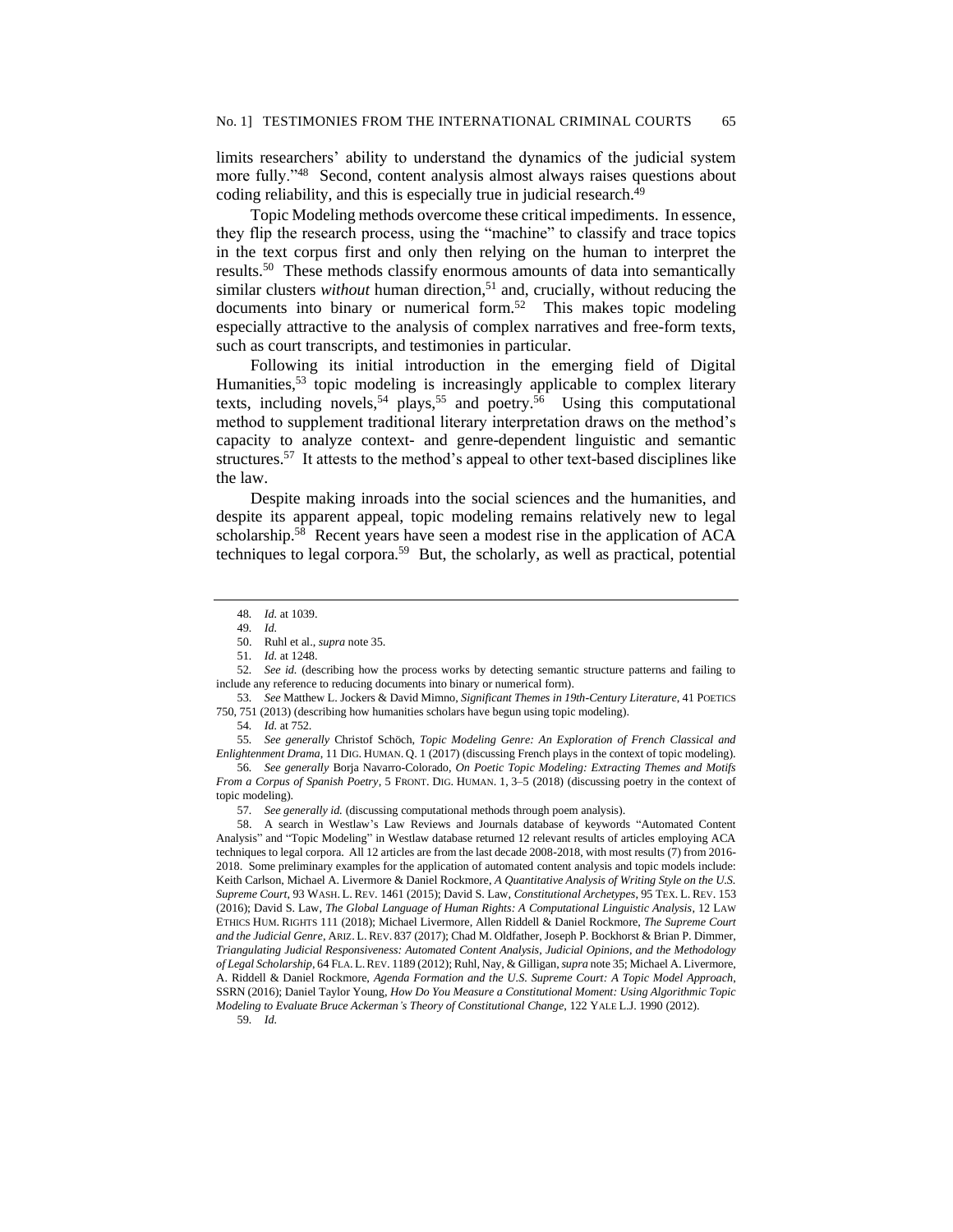of the method is still far from being tapped.<sup>60</sup> Scholars began employing topic modeling to legal texts in attempt to map out huge amounts of data and to create a "bird's eye view" of patterns across corpora: Supreme Court judgments,<sup>61</sup> appellate court decisions,<sup>62</sup> presidential directives, $63$  and constitutions<sup>64</sup> are some examples, as well as stylistic analysis of judicial opinions.<sup>65</sup> Importantly, topic models are not only about organizing and categorizing.<sup>66</sup> More deeply, topic models can also help lawyers and legal scholars conceptualize law and legal institutions.<sup>67</sup>

Taking the topic modeling methodology one step further, we employ the method in order to get not a bird's eye view, but rather a close-up analysis that will provide a deeper, more nuanced understanding of the most intimate pieces of text in the legal field—witness testimonies—and their relation to the judicial decision.

We emphasize that the complexity of language implies that ACA methods do not replace careful and close reading of texts. Rather, the proposed method is best thought of as amplifying and augmenting careful reading and thoughtful analysis.<sup>68</sup> Instead of thinking of the computer as replacing the human, the ideal is to combine machine-enabled 'distant reading' with more traditional interpretative techniques of close reading.<sup>69</sup>

# *D. Topic Modeling the Quantitative Turn – Listening to the Plurality of Voices*

The main motivation for introducing topic modeling to the legal domain is to help us "make sense of it all!"<sup>70</sup> "Topic models are a means of organizing large bodies of knowledge into coherent structures that help us navigate the corpus of information." $71$  This is particularly needed when dealing with complex litigation, such as international criminal trials.<sup>72</sup>

The multitude of topics, perspectives and information which is a source of anxiety in any complex trial is intrinsic to the subject matter of international criminal litigation that is characterized by large numbers of perpetrators, victims, types of offences, related events, multiple locations, and long duration.<sup>73</sup> The complexity of international trials is on the substantive level of the crimes and the multifaceted factual framework necessary to prove them; but it is also

<sup>60</sup>*. Id.*

<sup>61.</sup> Livermore et al., *supra* note 42, at 837.

<sup>62.</sup> Oldfather et al., *supra* note 22.

<sup>63.</sup> Ruhl et al., *supra* note 35.

<sup>64.</sup> Law, *supra* note 58.

<sup>65.</sup> Livermore, et al., *supra* note 42; Carlson et al., *supra* note 58.

<sup>66.</sup> Ruhl et al.*, supra* note 35.

<sup>67</sup>*. Id.*

<sup>68.</sup> Justin Grimmer & Brandon M. Stewart, *Text as Data: The Promise and Pitfalls of Automatic Content Analysis Methods for Political Texts*, 21 POLIT. ANAL. 267 (2013).

<sup>69.</sup> FRANCO MORETTI, DISTANT READING (2013).

<sup>70.</sup> Ruhl et al., *supra* note 35, at 1250.

<sup>71</sup>*. Id.*

<sup>72.</sup> *Id.* at 1240–41.

<sup>73.</sup> Keydar, *supra* note 6, at 10.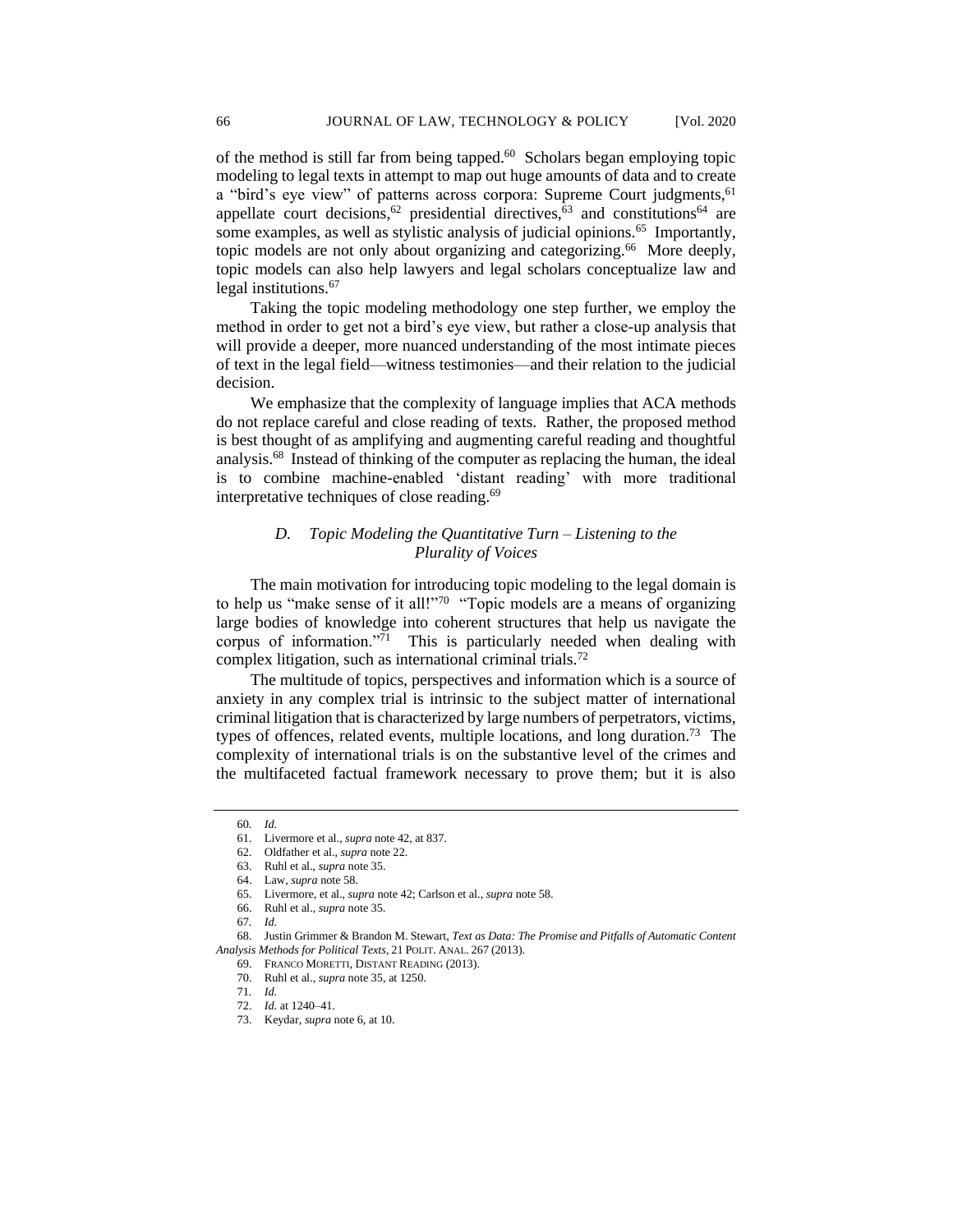logistical, with international trials encompassing voluminous bodies of investigative material that the parties and the judges must process.<sup>74</sup>

Moreover, a virtue of topic modeling is its deep affinity to the central insight in literary analysis of texts and that is that texts do not necessarily reflect a singular perspective but are often characterized by polyphony, the co-presence of competing voices, perspectives or styles of expression, within a single text, whether it is a legal document, a literary novel or any other cultural means of expression.<sup>75</sup> A particular strength of topic modeling is its ability to capture polysemy and disambiguate different uses of a term, based on the context (other terms) in which it appears.<sup>76</sup> In their emphasis on relationality, topic models capture the insight, shared by linguistics and literary scholars, that meanings emerge out of relations rather than residing within words. Thus, many terms may appear in more than one topic within a given corpus of documents.<sup>77</sup> This is particularly useful when dealing with international trials featuring large number of testimonies, presenting diverging and even contrasting accounts, narratives and semantic meanings, as will be discussed in chapter 4.

## III. METHODOLOGY

## *A. Corpus*

For the purpose of this article, we focus on the ICTY's *Kunarac* case, which addresses the atrocities committed in the municipality of Foča during the 1992-1995 war in Bosnia and Herzegovina between the Serb and Muslim forces.<sup>78</sup> During and after the takeover of the municipality by Bosnian-Serb forces in April 1992, Muslim and other non-Serb inhabitants were subjected to a widespread and systematic pattern of abuses, designed to remove the majority of them from the municipality.<sup>79</sup> Muslim girls and women were particularly targeted during this campaign and became victims of repeated rapes and atrocious sexual abuses.<sup>80</sup>

On February 22, 2001, Trial Chamber II of the ICTY delivered its decision in the Kunarac case, convicting the three male defendants of the rape, torture and enslavement of Muslim women and girls in the municipality of Foča:

What the evidence shows is that the rapes were used by members of the Bosnian Serb armed forces as an instrument of terror, an instrument they were given free rein to apply whenever and against whomsoever they wished. What the evidence shows is that it was

<sup>74.</sup> Pimentel, *supra* note 21, at 717–20.

<sup>75.</sup> DiMaggio et al., *supra* note 34, at 591.

<sup>76</sup>*. See*, Roberto Navigli, *Word Sense Disambiguation: A Survey*, 41 ACM COMPUT. SURV. CSUR 10, 3– 4 (2009) (stating that, in computational linguistics, word-sense disambiguation refers to the process by which we identify which sense of a word is used in a sentence, when the word has multiple meanings).

<sup>77.</sup> DiMaggio et al., *supra* note 34, at 587.

<sup>78.</sup> Maravilla, *supra* note 12, at 323–25.

<sup>79</sup>*. Id.*

<sup>80.</sup> Buss, *supra* note 14, at 91–99; Bridging the Gap - Foča, Bosnia and Herzegovina, UNITED NATIONS: INTERNATIONAL CRIMINAL TRIBUNAL FOR THE FORMER YUGOSLAVIA, https://www.icty.org/en/outreach/ bridging-the-gap-with-local-communities/foc (last visited Nov. 27, 2018).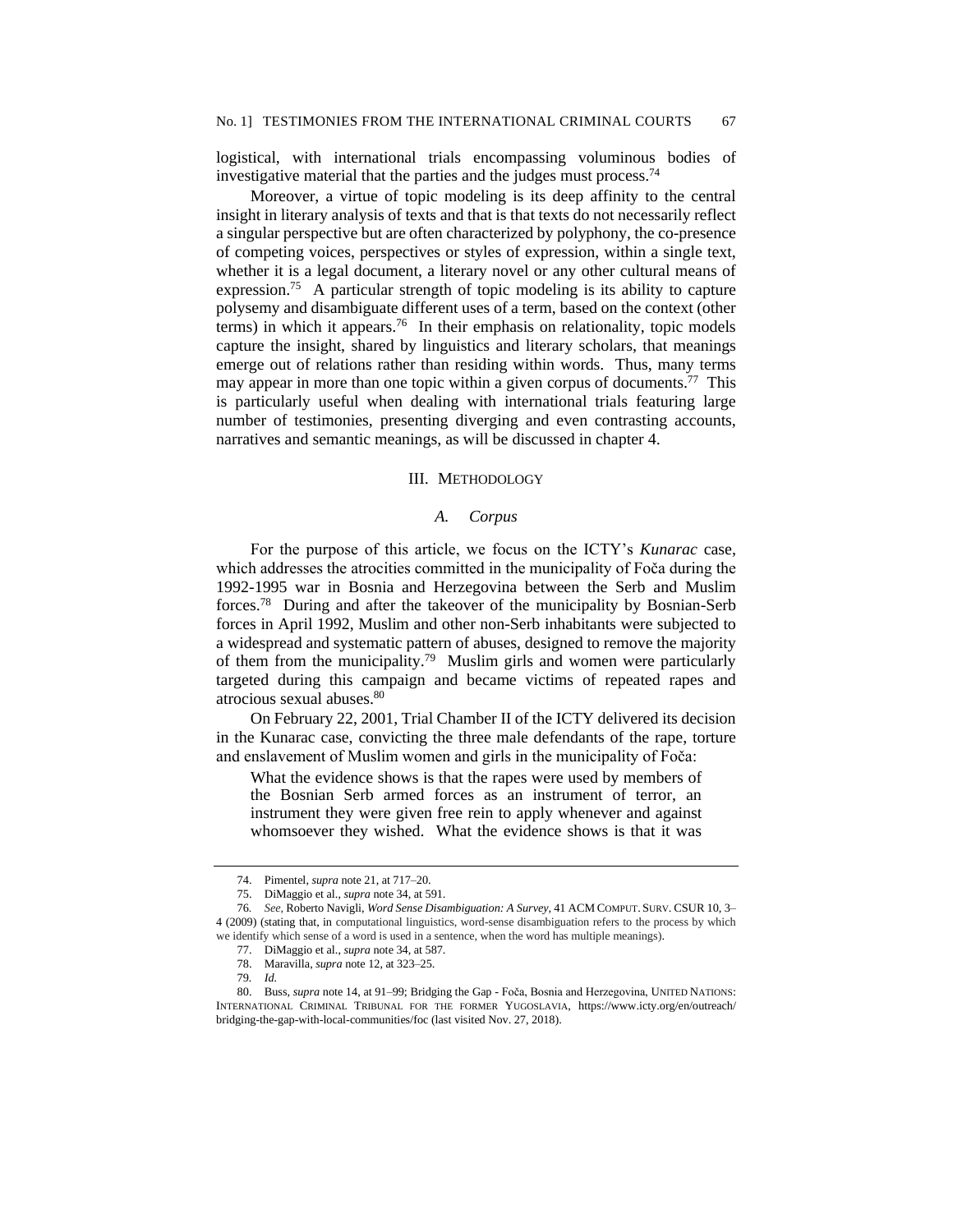possible for the Serb forces to set up and maintain a detention centre for scores of Muslim women . . . from which women and young girls were taken away on a regular basis to other locations to be raped. . . . What the evidence shows are Muslims, women and girls, mothers and daughters together, robbed of their last vestiges of human dignity, women and girls treated like chattels, pieces of property at the arbitrary disposal of the Serb occupation forces, and more specifically, at the beck and call of the three accused.<sup>81</sup>

Many of the cases tried at the ICTY are exceedingly complex and difficult.<sup>82</sup> The Kunarac case is no exception. The Kunarac trial lasted 58 days, over a period of eight months.<sup>83</sup> The trial featured 33 prosecution witnesses, 29 defense witnesses (including the accused Kunarac; the two co-accused, Kovac and Vukovic, did not testify), and one witness called by the chamber.<sup>84</sup> The prosecution presented 132 exhibits and the defense presented 130.<sup>85</sup>

The trial is characterized then by a plurality of participants, many of whom are victims of heinous sexual violence as part of a systematic campaign of terror and ethnic persecution.<sup>86</sup> This makes a paradigmatic case of the quantitative turn, foregrounding questions of quantity.<sup>87</sup> Particularly, the *Kunarac* case raises questions of quantity in the context of sexual violence through the engagement with narratives of victims.

Current practices for conflict and post-conflict sexual violence investigations focus almost exclusively on the introduction of testimonial evidence in international courts.<sup>88</sup> This makes testimony an indispensable component of the judicial justice making process.<sup>89</sup> It is thus crucial for the analysis of the *Kunarac* case to employ a method that will maintain the focus on the sensitive, complex, and contextual linguistic traits of the act of testimony without reducing it to numbers and codes.

<sup>81.</sup> Prosecutor v. Dragoljub Kunarac Radomir Kovac and Zoran Vukovic, Case No. IT-96-23-T & IT-96- 23/1-T, Decision for the Prosecution of Persons Responsible for Serious Violations of International Humanitarian Law, 6559–60 (Int'l Crim. Trib. for the Former Yugoslavia Feb. 22, 2001).

<sup>82.</sup> Pimentel, *supra* note 21, at 720.

<sup>83.</sup> The trial opened on 20 March 2000 with closing arguments on 20–22 November 2000. Judgment was handed down on 22 February 2001. The accused appealed against the Trial Chamber judgment and sentence. On 12 June 2002 the Appeals Chamber rendered its judgment affirming the judgment and sentence handed down by the Trial Chamber.

<sup>84</sup>*. Case Information Sheet: The Prosecutor v. Kunarac, Kovac, and Vukovic*, INT'L CRIM. CT., https://www.icc-cpi.int/CaseInformationSheets/BembaEng.pdf (last visited Jan. 28, 2020).

<sup>85</sup>*. Id.*

<sup>86</sup>*. Id.* at 5.

<sup>87</sup>*. See* Keydar, *supra* note 6, at 2 (describing the quantitative nature where there is a "large number of witnesses and victims.").

<sup>88.</sup> Marie-Helen Maras & Michelle D. Miranda, *Overlooking Forensic Evidence? A Review of the 2014 International Protocol on the Documentation and Investigation of Sexual Violence in Conflict*, 2 GLOB. SECUR. HEALTH SCI. AND POL'Y 10, 12 (2017).

<sup>89</sup>*. See id.* (explaining the weight the testimonial evidence holds in cases)*.*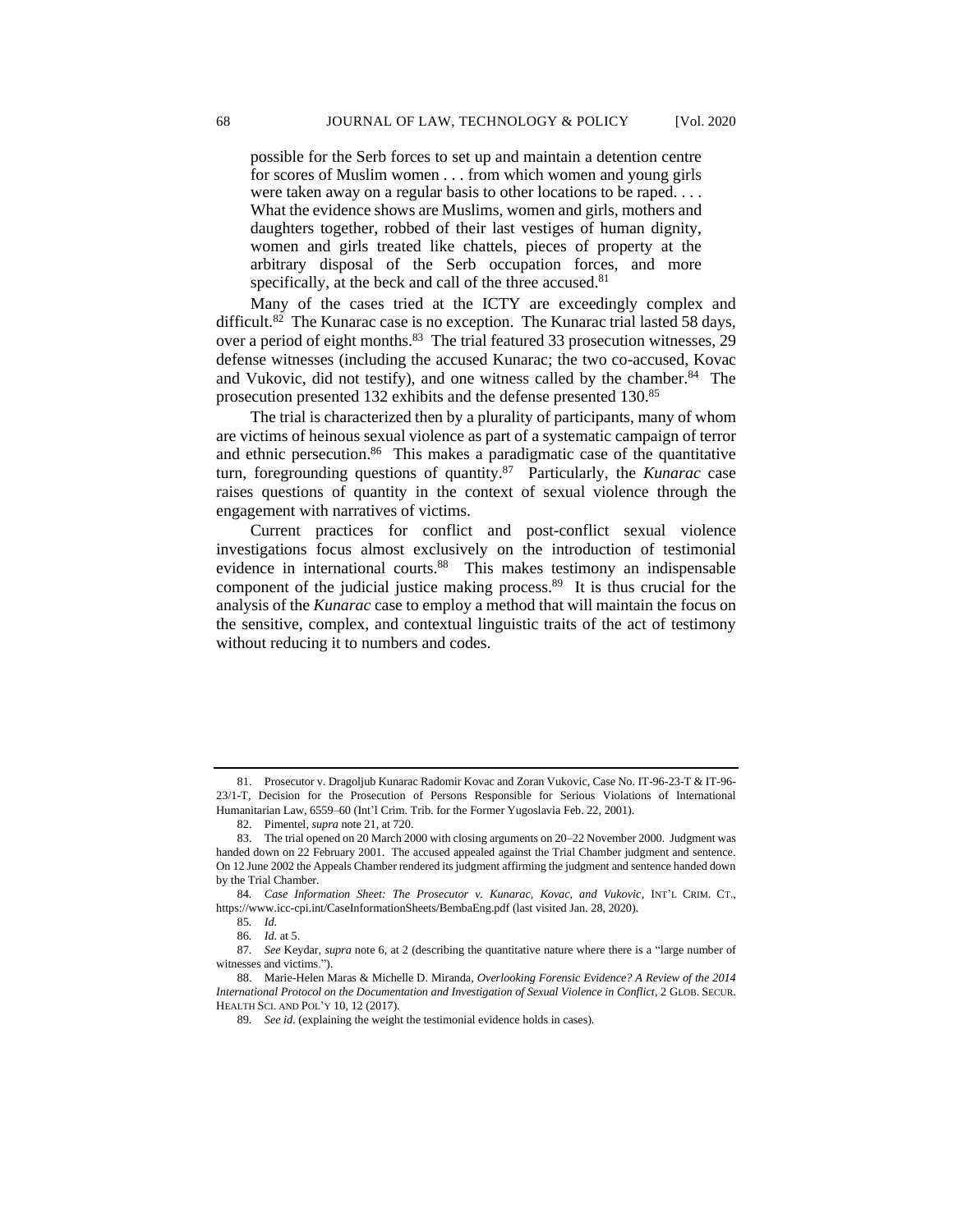### *B. Pre-Processing*

All the transcripts from the *Kunarac* trial are openly available on the ICTY website.<sup>90</sup> The transcripts are organized by date and do not include any reference to their content.<sup>91</sup> Consequently, despite the wealth of information on the website, it is very poorly accessible for query purposes.<sup>92</sup>

As a first step, we downloaded all the transcripts and identified the testimonial components within each transcript. While in general we aimed for the entire raw data, we attempted to avoid procedural "noise" that would have biased the model. So, for example, we did include substantial party statements such as opening and closing statements as well as significant exchanges between the parties and the Trial Chamber. Given the focus of the article on the capacity of courts to "listen" to the multitude of voices in the legal process, we did not include written materials that were submitted during the trial, such as motions and requests, only the oral component of the sessions. The only exception is the judgment, which was included in the model for the purpose of comparing its topical content to the topics that were extracted from the transcripts.

Beyond pre-processing the data, we tagged the transcripts according to their metadata, categorizing each transcript to either prosecution or defense. Each testimony was then tagged as expert witness, fact witness, victim or accused, and the gender identity of the witness (male/female).

We used some conventional techniques to improve the quality of the data we collected, including tokenizing and lemmatization. In the last round of processing, we filtered out "stopwords," very common words like articles, conjunctions, or forms of the verb ''to be'' and words that are highly frequent across the corpus.<sup>93</sup> At the end of the processing phases, our corpus included 211 files (0–210), containing 310,374 significant words, 11,300 of which were tokens.

## *C. Number of Topics*

Topic models can produce any number of topics that the researcher specifies. One chooses the number based on interpretability and analytic utility. Selecting the number of topics is one of the most problematic modeling choices in finite topic modeling.<sup>94</sup> Not only is there no clear method for choosing the number of topics in human–interpretable terms, but the degree to which LDA is

<sup>90.</sup> U.N International Residual Mechanism for Criminal Tribunals, CRIM. TRIBUNAL FOR THE FORMER YUGOSLAVIA, *Kunarac et al.*, http://www.icty.org/case/kunarac/4#trans (last visited Jan. 24, 2020) (most public transcripts include redacted parts, which is considered a "soft" protective measure).

<sup>91</sup>*. Id.*

<sup>92</sup>*. Id.*

<sup>93</sup>*. See* Alexandra Schofield, Mans Magnusson & David Mimno, *Pulling Out the Stops: Rethinking Stopword Removal for Topic Models*, 2 PROC. OF THE 15TH CONF. OF THE EUROPEAN CHAPTER OF THE ASS'N FOR COMPUTATIONAL LINGUISTICS 432, 433 (2017) (arguing for minimizing the removal of stopwords from the corpus in the pre-processing phase).

<sup>94.</sup> Hanna M. Wallach, David M. Mimno & Andrew McCallum, *Rethinking LDA: Why Priors Matter*, 22 ADVANCES IN NEURAL INFO. PROCESSING SYSTEMS 1973, 1980 (2009).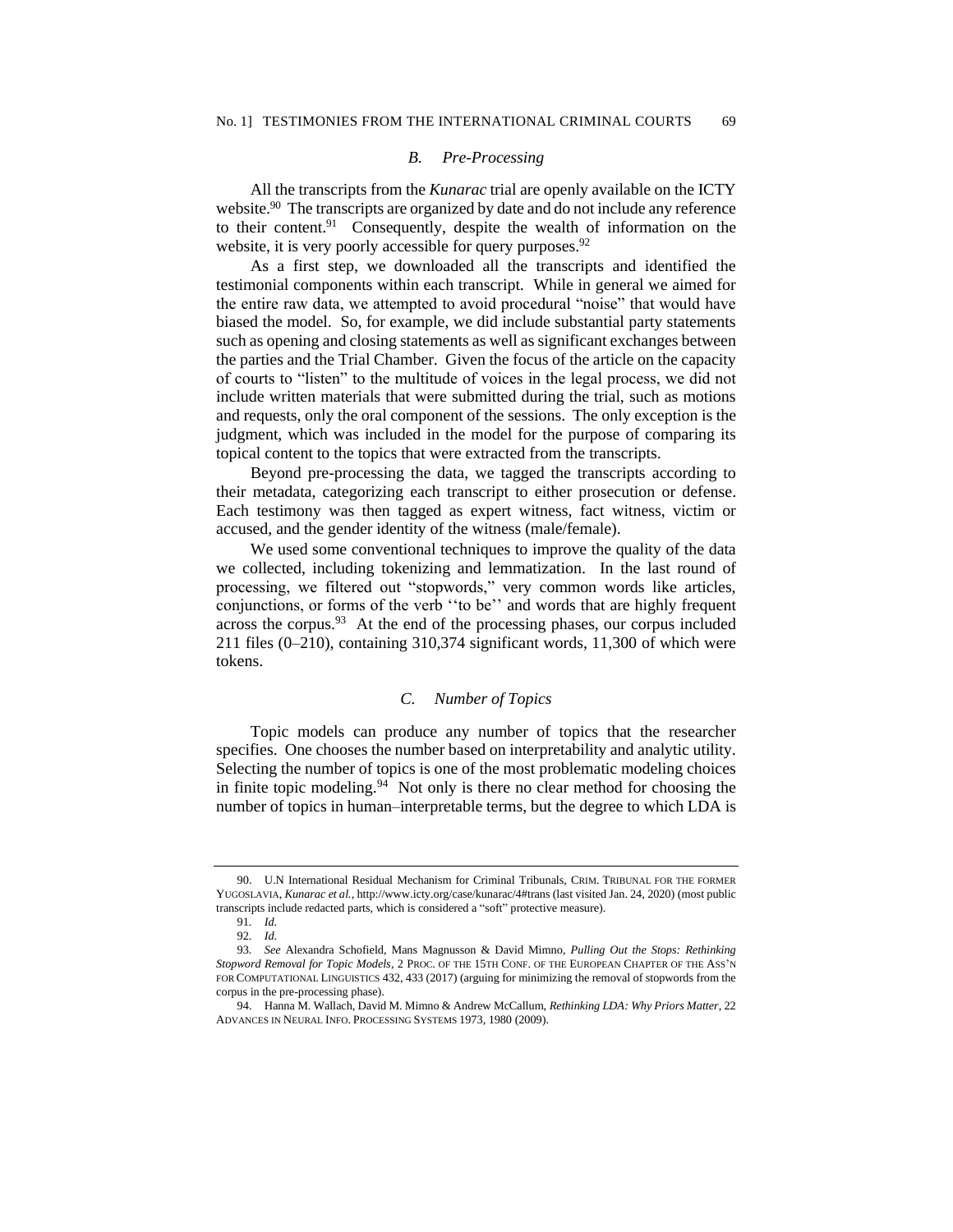robust to a poor setting of the number of topics is not well-understood.<sup>95</sup> Although nonparametric models provide an alternative, they lose the substantial computational efficiency advantages of finite models.<sup>96</sup>

Think of the model as a lens for viewing a corpus of documents. The point is to identify the lens through which one can see the data most clearly. Just as different lenses may be more appropriate for long-distance or middle-range vision, different models may be more appropriate depending on the analyst's substantive focus. When topic modeling is used to identify themes and assist in interpretation, there is no statistical test for the optimal number of topics or for the quality of a solution. Thus, the test of the model as a whole is its ability to identify a number of substantively meaningful and analytically useful topics, not its success in optimizing across all topics.<sup>97</sup>

We tested the algorithm's parameters for a variety of options stretching from as little as 7 topics and up to 50 topics. We narrowed this down to a range of 7–15 topics according to topic coherency and human interpretability. Too many topics produced "thin" topics without cohering around a core idea and too little topics resulted in very broad general "basket topics" that did not provide useful information. After centering on the 7–15 range of topics we tested several options, and ultimately settled on a 10–topic model, which proved the most computationally stable, since it produced the same topics again and again across repeated iterations.

## IV. TOPIC MODELING A TRIAL – ANALYSIS OF THE MODEL

#### *A. Naming the Topics*

After determining the number of topics, the LDA algorithm generated the model, producing a list of words from the corpus, sorted into the clusters or "topics" (as demonstrated in *figure 1* and visualized in *figure 2* above).<sup>98</sup>

Importantly, given the LDA method's unsupervised nature, the topics generated by the computer are not named. They are a result of a statistical—not an interpretative—process. The algorithm "reads" the corpus of transcripts, and based on computations of hundreds of texts, it generates a new text of the ten most important themes dealt with in the trial, represented in the word clouds in *figure 2* above. Now, it is the task of the scholar to interpret this "new" text based on her expert domain knowledge through a process of naming the topics. This was done by assigning a label to each topic based on the key words and the documents, which we identified as the core of a semantic cluster. In general,

<sup>95</sup>*. Id.*

<sup>96</sup>*. Id.*

<sup>97.</sup> DiMaggio et al., *supra* note 34, at 582–83.

<sup>98.</sup> The LDA result can be interpreted as a distribution over topics. For example, in the *Kunarac* case study it would look like this:

<sup>0=0.08855770459279548, 1=0.07697199648000046, 2=0.125428335996302, 3=0.10009352690459682,</sup>  4=0.08927440923009342, 5=0.07403124645595478, 6=0.050702636123636395, 7=0.1365367195384379, 8=0.08527529066554118, 9=0.17312813401264157. This result suggests that topic 9 "factual framework" has the strongest representation in this corpus; 17% of the corpus.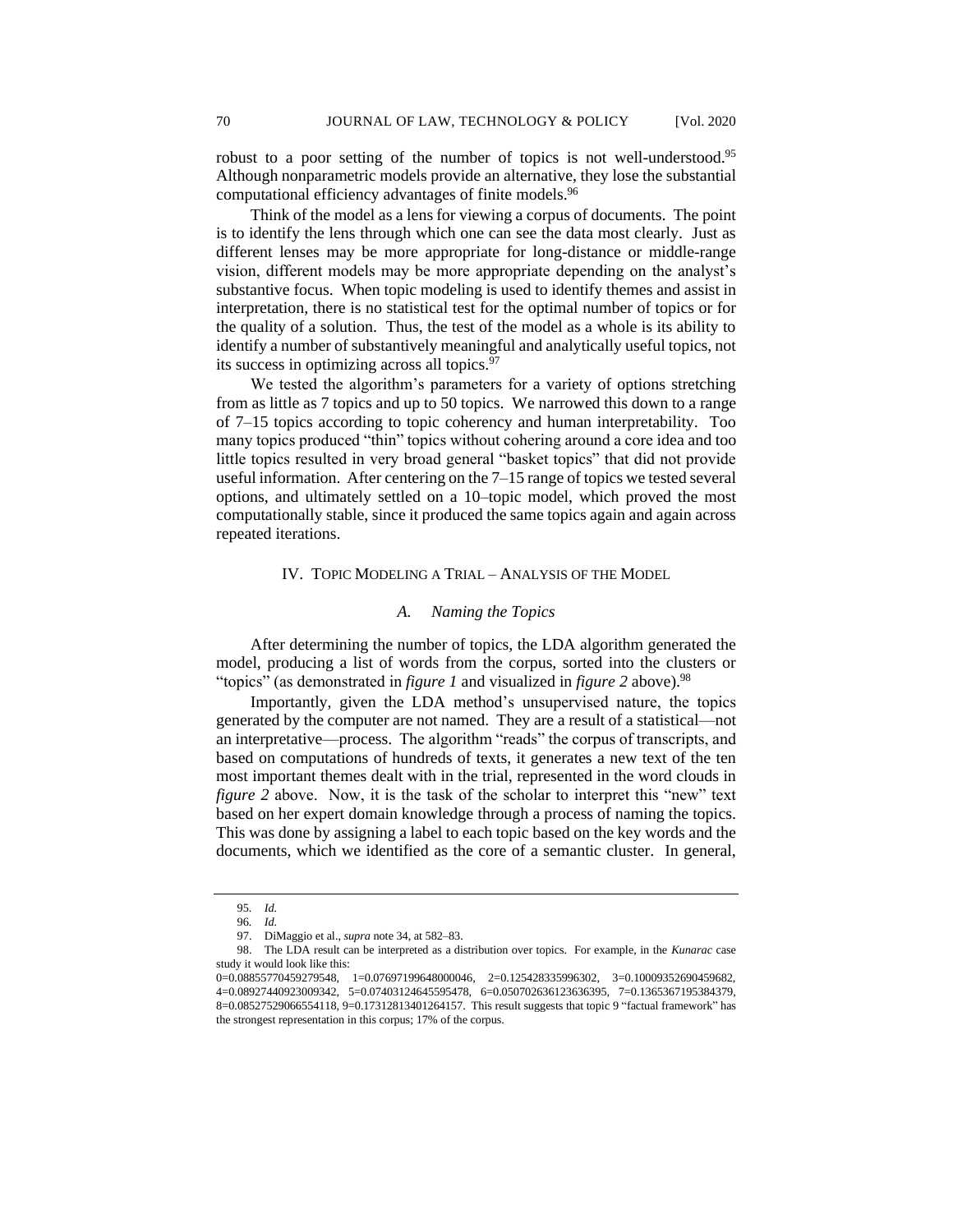where possible, the term chosen to "describe the topic" is one of the highest ranked terms within the topic. Like any clustering technique, the topic model method should be employed as a heuristic tool in combination with additional information by a research team that includes subject-area experts.<sup>99</sup> For that reason we validated our naming decision by consulting with four scholars familiar with the subject matter. *Figure 4* shows the results of the interpretative naming process based on the computational analysis of the corpus.





# *B. Overview of Topics*

*Figure 4* provides an overview of the themes comprising the Kunarac trial: 0-consent (or 'soldier-girl relations'—see discussion below);1-testimony (nouns

<sup>99.</sup> Justin Grimmer & Brandon M. Stewart, *Text as Data: The Promise and Pitfalls of Automatic Content Analysis Methods for Political Texts*, 21 POL. ANALYSIS 267, 285 (2013) (describing topic models in LDA); *Id.*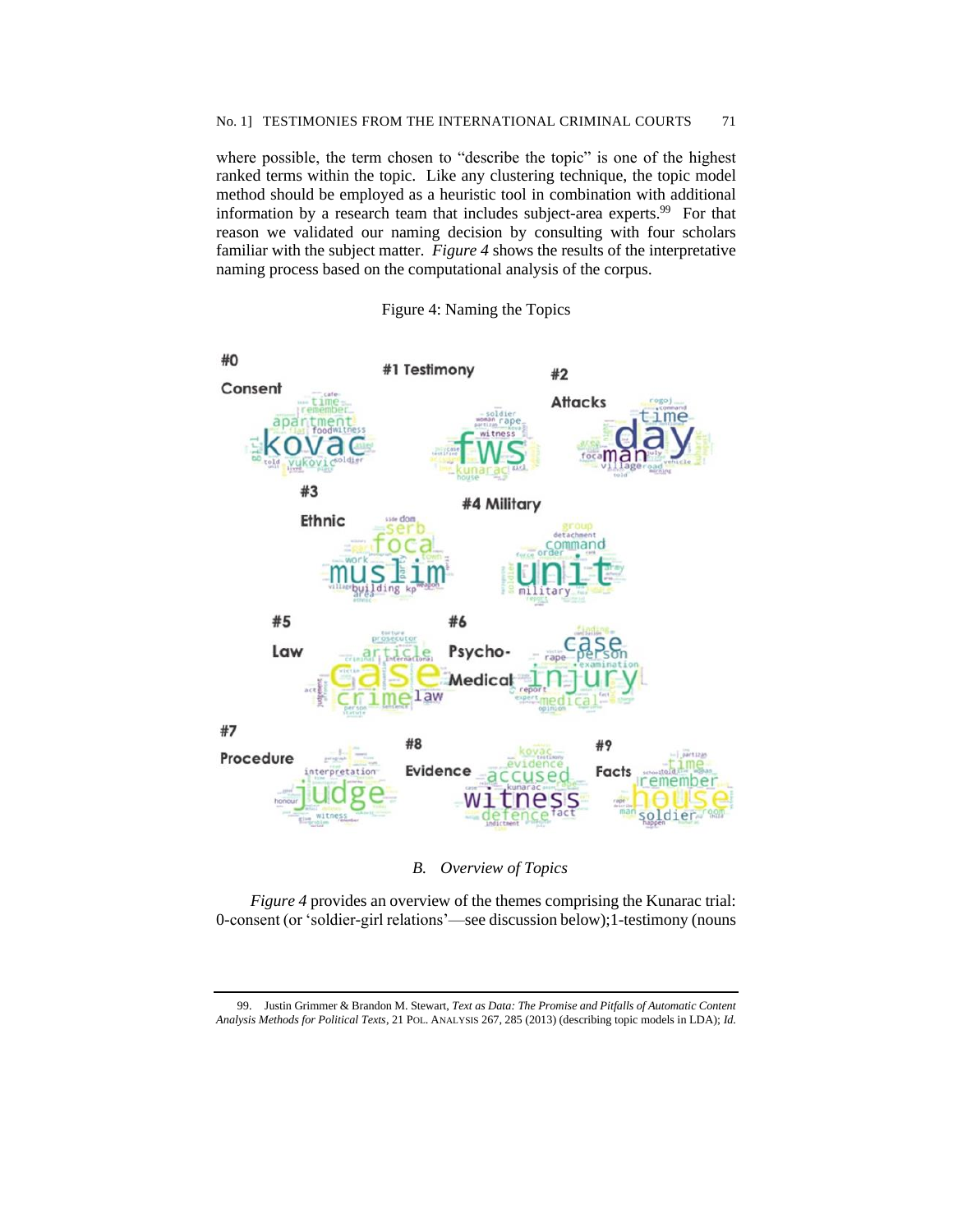and verbs relating to the act of giving testimony or describing the testifiers<sup>100</sup>); 2-attacks on civilian targets; 3-ethnic tensions; 4-military command structure; 5 legal framework; 6-psycho-medical; 7-court procedure; 8-evidence; 9-factual framework.

A taxonomy of topics provides some understanding of the types of topics that a model of trial transcripts can extract. The model discovers themes corresponding to two layers of information: "meta-trial" topics that describe core elements of a trial: legal framework, factual framework, testimony and evidence, and trial procedure. Other topics form a different category of "case-specific vocabulary" and are more reflective of the concrete themes of the Kunarac case. These include, for example, the topic of attacks on civilian population and military command and structure that pertain to the establishment of the contextual element of armed conflict in the charges of crimes against humanity.<sup>101</sup> Another example is the topic of ethnic tensions, which reflects the discussion of the 'ethnic cleansing' campaign during the Balkan War.

A closer examination of the terms in each topic produces yet a more nuanced taxonomy. Topics 0, 1, 2, 3, 8 and 9 are case-specific, with terms relating to the concrete facts of the case, such as names of people, geographical locations and dates. Topics 5 and 7 include procedural and legal terms that have broad applicability to trials in general. Topics 4 and 6, dealing with military command structure and the psycho-medical respectively, are somewhat ambiguous in the sense that their themes are rooted in the details of the Kunarac case, and yet the terms of each topic can be descriptive of sexual violence in armed conflicts more generally.

## *C. Topic Distribution Over the Course of the Trial*

Up until now, we discussed the topics that emerged from the entire corpus. However, if we order the documents chronologically (with the judgment files grouped into a single timepoint), we can map the topics' distribution over the course of the trial. Figure 5 shows a detailed analysis of each topic's distribution chronologically. The graphs in figure 5 describe for each of the 10 topics, the topic's frequency (Y axis) over the entire corpus arranged chronologically (X axis).<sup>102</sup>

<sup>100.</sup> "FWS" is an abbreviation for Foča Witness Statement, which was used to identify some of the victims who gave testimony in the trial. Most witnesses, victims, and others, testified using pseudonyms and other protective measures.

<sup>101.</sup> U.N. Updated Statute of The International Criminal Tribunal For The Former Yugoslavia (Sept. 2009), https://www.icty.org/x/file/Legal%20Library/Statute/statute\_sept09\_en.pdf.

<sup>102.</sup> The transcripts were ordered chronologically from the prosecution's opening statement on 20 March 2000 (=document no. 0) until the defense's closing statement on 22 November 2000 (=document no. 184). The Judgment—rendered on 22 February 2001—was segmented according to the decision's sections into 26 files (= document nos. 185–210; these files also included the transcript from the session of the oral reading of the judgment).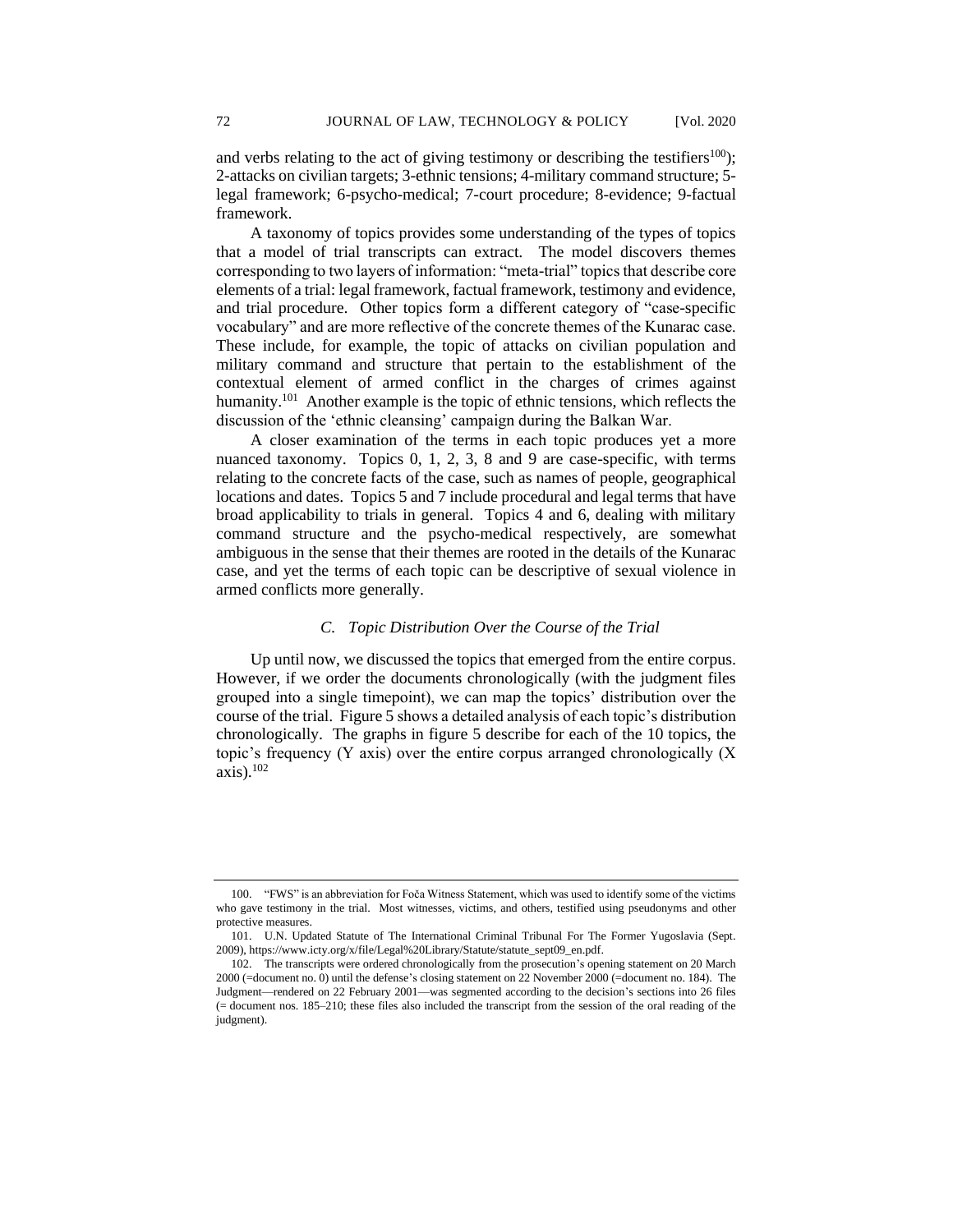

Figure 5: topic distribution over the course of the trial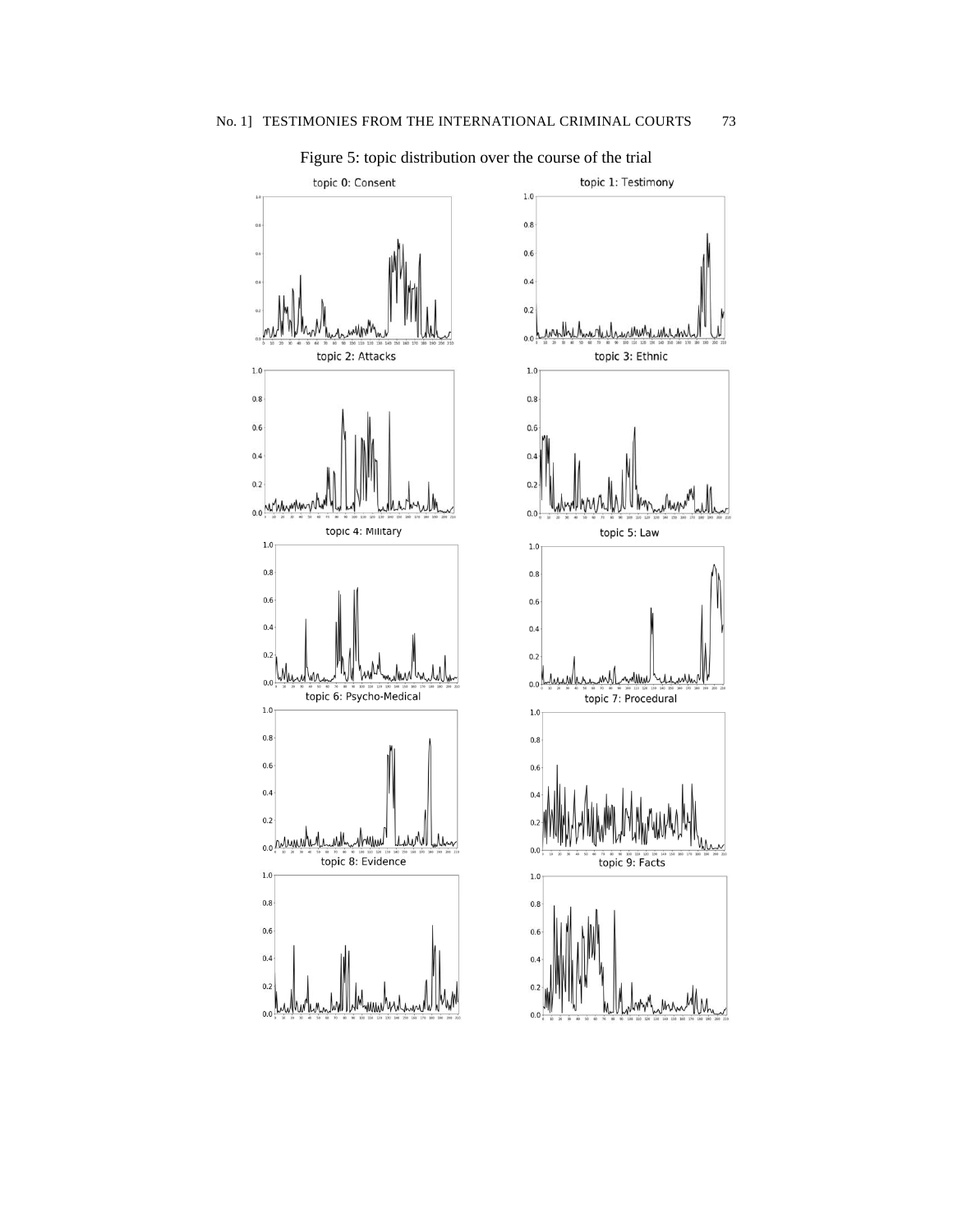Examining the topic distribution over the corpus helps convey when a certain topic was more prominent, or even introduced to the trial. Meta-trial topic 7 "procedural," for example, which deals with trial procedure and administration appears quite consistently throughout the trial stages but is absent from the judgment itself. Topic 5 "law," on the other hand, is mostly absent from the trial process itself and appears mainly in the judgment.

The chronological analysis of topic distribution is also pertinent to the casespecific topics: topic 9 "facts" is prominent in transcripts from the early stages of the trial, mostly the prosecution case. This makes sense, given that it is the prosecution's burden to establish the factual framework.<sup>103</sup> Examining the two other topics relating to the factual framework, namely, topic 1 "testimony" and topic 8 "evidence" reveals, however, different patterns. The topic of evidence has several peaks throughout the trial, which reflects the way evidence is tendered, questioned, and examined all through the course of the proceedings, until its weight is determined in the judgment. The topic of testimony, on the other hand, is concentered mainly in the documents of the judgment. One explanation may be that this topic does not describe the acts of testimonies themselves, namely the stories of the witnesses (that would be topic 9 "facts"), but rather the judgment's interpretation of the testimonial accounts.

Against this background, it is interesting to see, for example, how topic 3 "ethnic tensions," which belongs to the factual background of the case, is prominent both in the prosecution and the defense phases. However, it is downplayed in the judgment. This may signify the court's reluctance to weigh in on the conflicting historical narratives about "who started the war,"<sup>104</sup> simply stating in the Findings section of the judgment that "an armed conflict between the Serb and Muslim forces broke out in Foča." 105

### *D. Semantic Fields of Rape*

It is not surprising that in a trial dedicated to adjudicating crimes of sexual violence, focusing on the "rape camps" in the Foča province in Bosnia, half of the topics will include the word "rape"  $(1, 5, 6, 8, 9)$ , with the token "rape" appearing 2,330 times in the corpus.

Out of the five topics that explicitly include the term "rape," three are tied to the fact-finding process: testimony, evidence and facts. The fourth one, psycho-medical, consists of terms relating to physical and psychological trauma of sexual violence. The fifth explicit invocation of the term "rape" is within the topic discussing the legal framework.

While a keyword search, for example, would have identified and returned all these results, what would have been lost is the disparate semantic contexts. Topic modeling is able to disambiguate the word-sense.<sup>106</sup> Word sense

<sup>103.</sup> Michail Vagias & Janos Ferencz, *Burden and Standard of Proof in Defence Challenges to the Jurisdiction of the International Criminal Court*, 28 LEIDEN J. OF INT'L L. 133, 155 (2015).

<sup>104.</sup> *Id.*

<sup>105.</sup> Marko Milanović, *Establishing the Facts about Mass Atrocities: Accounting for the Failure of the ICTY to Persuade Target Audiences*, 47 GEO.J. INT'L L. 1321, 1378 (2016).

<sup>106.</sup> Navigli, *supra* note 76.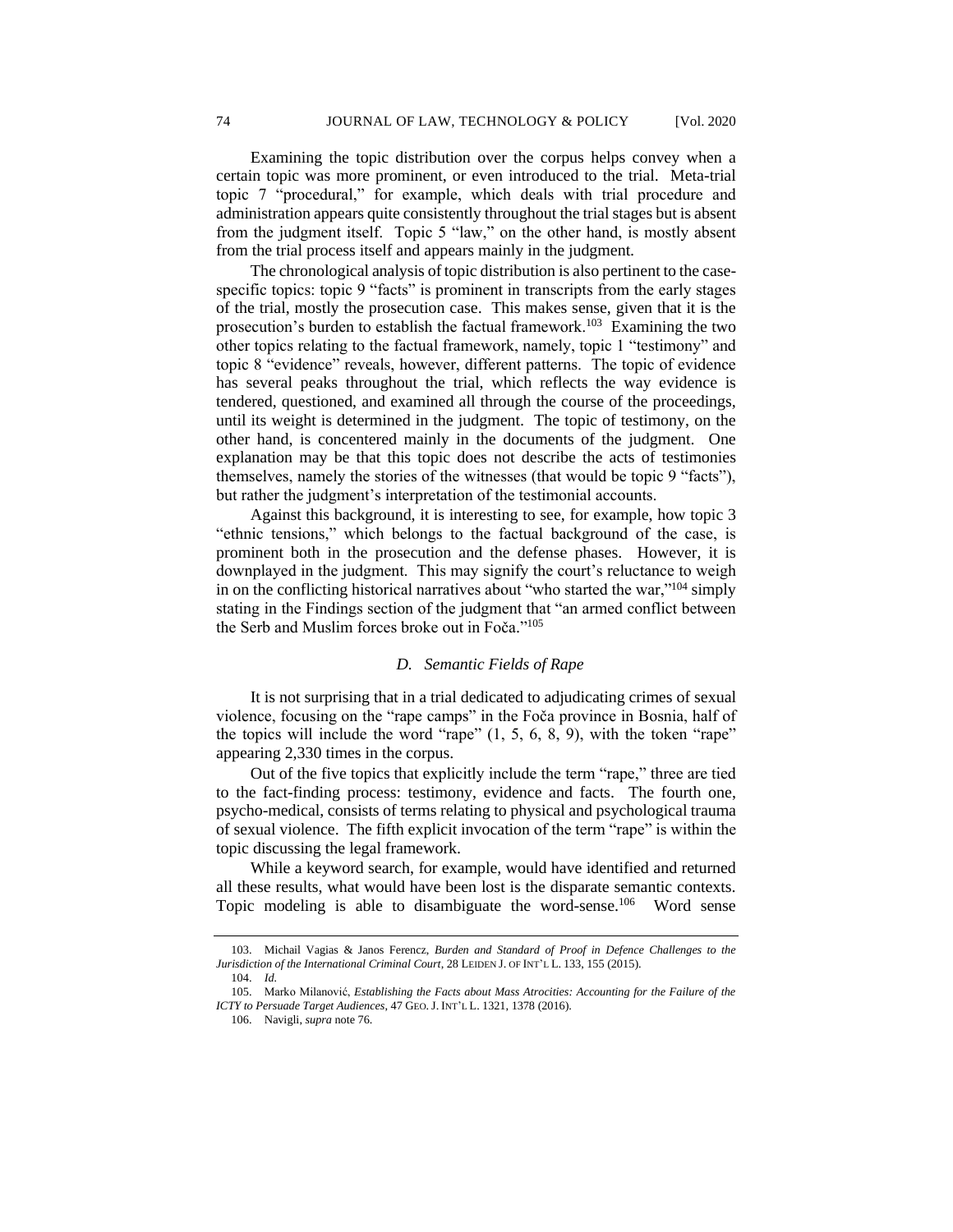disambiguation (WSD) is the task of determining the meaning of an ambiguous word in its context. It is an important problem in NLP.<sup>107</sup> Topic modeling captures the polysemic use of words and the different semantic fields and meanings.<sup>108</sup> In the case of the term "rape," the model managed to capture at least three semantic fields dealing with rape: legal, psycho-medical, and factual.

Topic 0, which we named "consent," requires some more illumination. Consent to the sexual act is the defining characteristic of rape. In *Kunarac*, the Trial Chamber expanded the existing *Furundžija* definition of consent ("relevant act of sexual penetration will constitute rape only if accompanied by coercion or force or threat of force against the victim or a third person").<sup>109</sup> It concluded that for the purpose of the *actus reus* of rape in international law, consent "must be consent given voluntarily, as a result of the victim's free will, assessed in the context of the surrounding circumstances."<sup>110</sup>

Can the model reflect the conflicting narratives about consent and rape? The topic "consent" does not include the term "rape." Its terms relate details regarding a relationship between the accused and other soldiers and certain girlfriends (Vukovic, Kovac, girl, girlfriend, soldier, café, coffee, apartment, flat). These words seem to reflect an alternative narrative for the sexual enslavement of Muslim girls by Serbian soldiers. This alternative version, which uses words like café, apartment, and girlfriend, is one describing a consensual relation rather than forced enslavement.<sup>111</sup> The term then, while not discussing rape, is in fact a mirror image, or a counter-narrative, of explicit "rape" related topics.

Judging from the model, the topic of consent is closely related to the defense narrative or the accused's version of the events in question. This fits with the defense strategy in the trial which was either of complete denial of the acts or that the sexual relationship was consensual, as can be gleaned from the accused Kunarac's testimony before the court:

Accused: Then she was sitting next to me. She fell on me. She put her head on my chest and begged me not to ask her anything. This gesture on her part did surprise me. . . . At that point, she started kissing me and begging me not to ask her a thing. At that moment, I was totally confused. I absolutely did not understand what she was doing. I tried to refuse this behaviour of her . . . After that, I accepted this behaviour of hers and we had full sexual vaginal intercourse . . . And I did not refuse her in any way; I accepted her behaviour.

JUDGE MUMBA: Is it your position, accused, that DB seduced you?

<sup>107.</sup> Jordan Boyd-Graber, David Blei & Xiaojin Zhu, "A Topic Model for Word Sense Disambiguation," in *Proceedings of the 2007 Joint Conference on Empirical Methods in Natural Language Processing and Computational Natural Language Learning* (EMNLP-CONLL) (2007).

<sup>108</sup>*. Id.*

<sup>109.</sup> Prosecutor v. Dragoljub, Kunarac, Radomir, Kovic & Zoran Vukovic, Case No. IT-96-23-T, Judgement ¶ 436 (Feb. 22, 2001).

<sup>110</sup>*. Id.* at ¶ 460.

<sup>111</sup>*. Id.* at ¶ 75.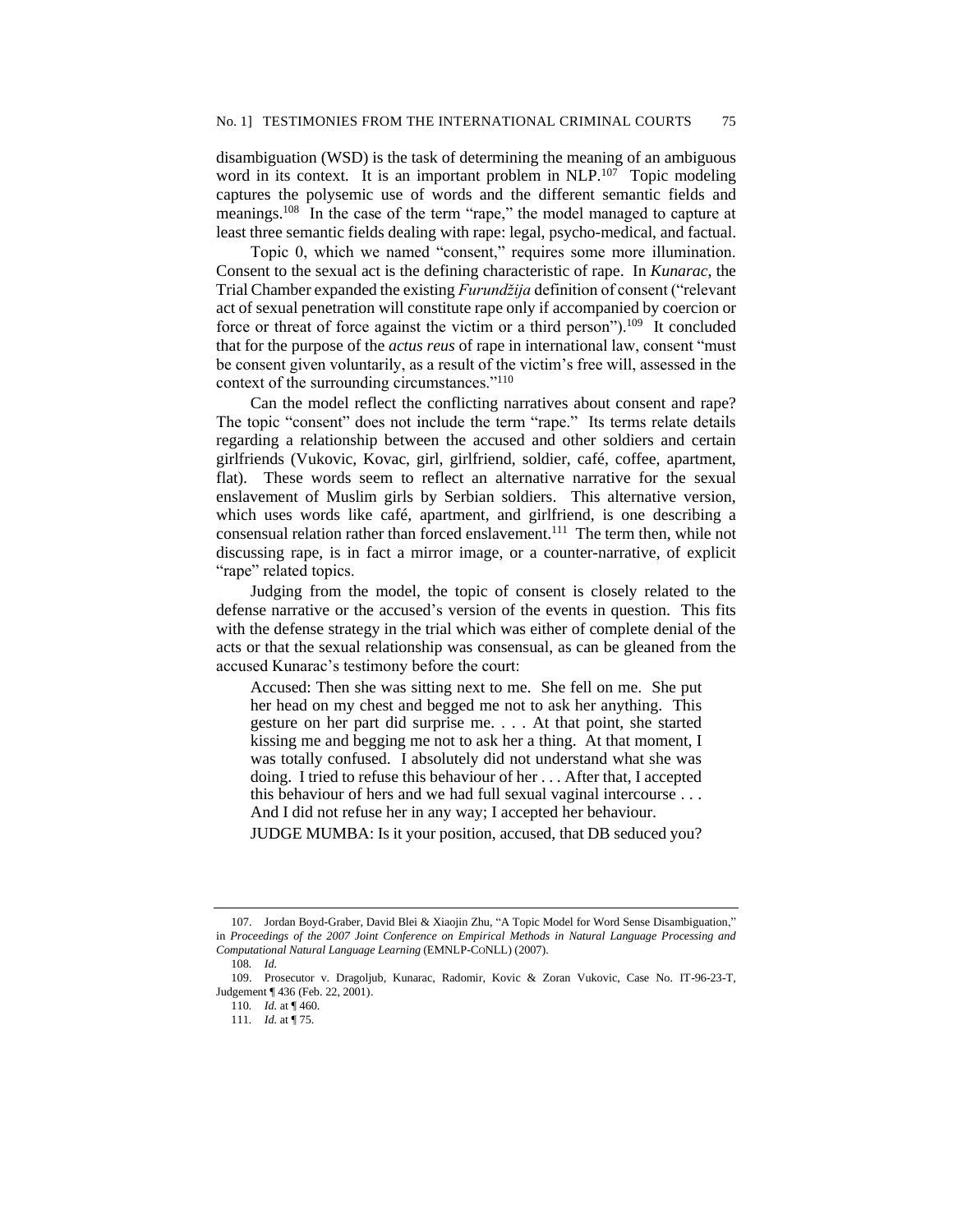Accused: …. I didn't say I wanted it. At that moment, I had sexual intercourse with her against my will. I mean, without having a desire for sex. …

JUDGE MUMBA: That's enough. Questions, please.<sup>112</sup>

Examining the topic distribution over the course of the trial, with emphasis on the semantic fields of rape, demonstrates the potential of topic models not only to identify the themes of the corpus, but also to distinguish between the competing narratives of the adversaries in the trial—the prosecution and the defense. The model's strength is in exposing these competing narratives as two different topics. The relative absence of the topic of consent from the judgment, reflects the Trial Chamber's categoric rejection of the defense's version regarding the consensual nature of the sexual acts.

Examining the chronological distribution of topic 0 "consent" provides an additional support for the hypothesis that the topic captures the Accused version. Figure 6 shows that the topic of consent is most prominent in the latter part of the trial, namely the defense phase. Yet, the first part of the trial, generally the prosecution phase, also has several areas in which the topic is frequent. This raises a question as to the presence of the "counter-narrative" of the accused within the prosecution narrative. Since each point on the X axis stands for a document, we can trace those specific documents that have a high percentage of the topic "consent" in them within the prosecution phase. The meta-data coded in the caption "04\_19\_WAS\_FPVX1"<sup>113</sup> indicates that this instance in the trial, which is during the prosecution case but is unexpectedly characterized by words relating to the topic which we tagged as "consent" (topic 0), stems from a crossexamination by the defense of a prosecution witness who testified about crimes of sexual violence that were perpetrated against her. This serves to explain the co-presence of two narratives—that of the prosecution and that of defense. This movement from the bird's-eye overview to the zooming into a specific moment in the trial is one of the key achievements of employing topic modeling in the legal domain. Fig 6 demonstrates the potential of topic modeling analysis to identify and reveal the battle of narratives between the prosecution and the defense over the key legal question in the trial: the question of rape.

<sup>112.</sup> Prosecutor v. Dragoljub, Kunarac, Radomir, Kovic & Zoran Vukovic, Case No. IT-96-23-T, Transcript, p. 4541–42 (July 6, 2000).

<sup>113.</sup> Fields indicating date of testimony (April 19), witness ID (**WAS**), witness gender (**F**emale), witness called by (**Prosecution**), witness type (**V**ictim) and witness questioning  $(X = Cross$  examination, part 1).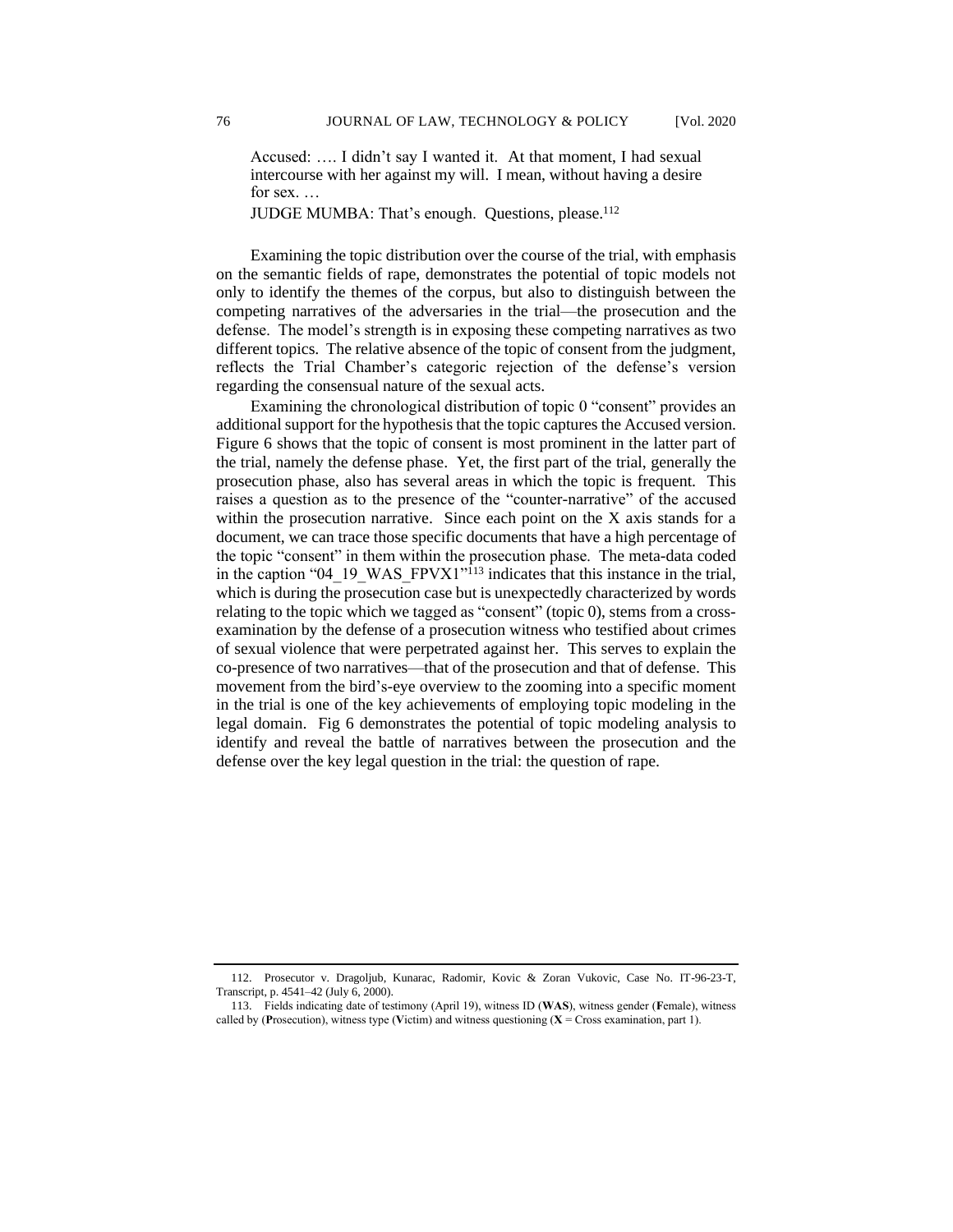

Figure 6: Narrative of Rape and Consent

As we mentioned earlier, each transcript was tagged for its metadata, including the witness function (expert, fact, victim, accused), if it is a prosecution or defense witness and if it is direct or cross examination. Based on this indexing, we grouped the documents into two categories: prosecution narrative and defense narrative. Differently from the chronological distribution of topic in Figure 4, in the current bar chart, cross examination of a defense witness by the prosecutor, for example, is included in the prosecution section, despite the fact that chronologically it was conducted in the latter half of the trial, during defense stage. Figure 7 shows the bar chart of the topic distribution according to trial sections.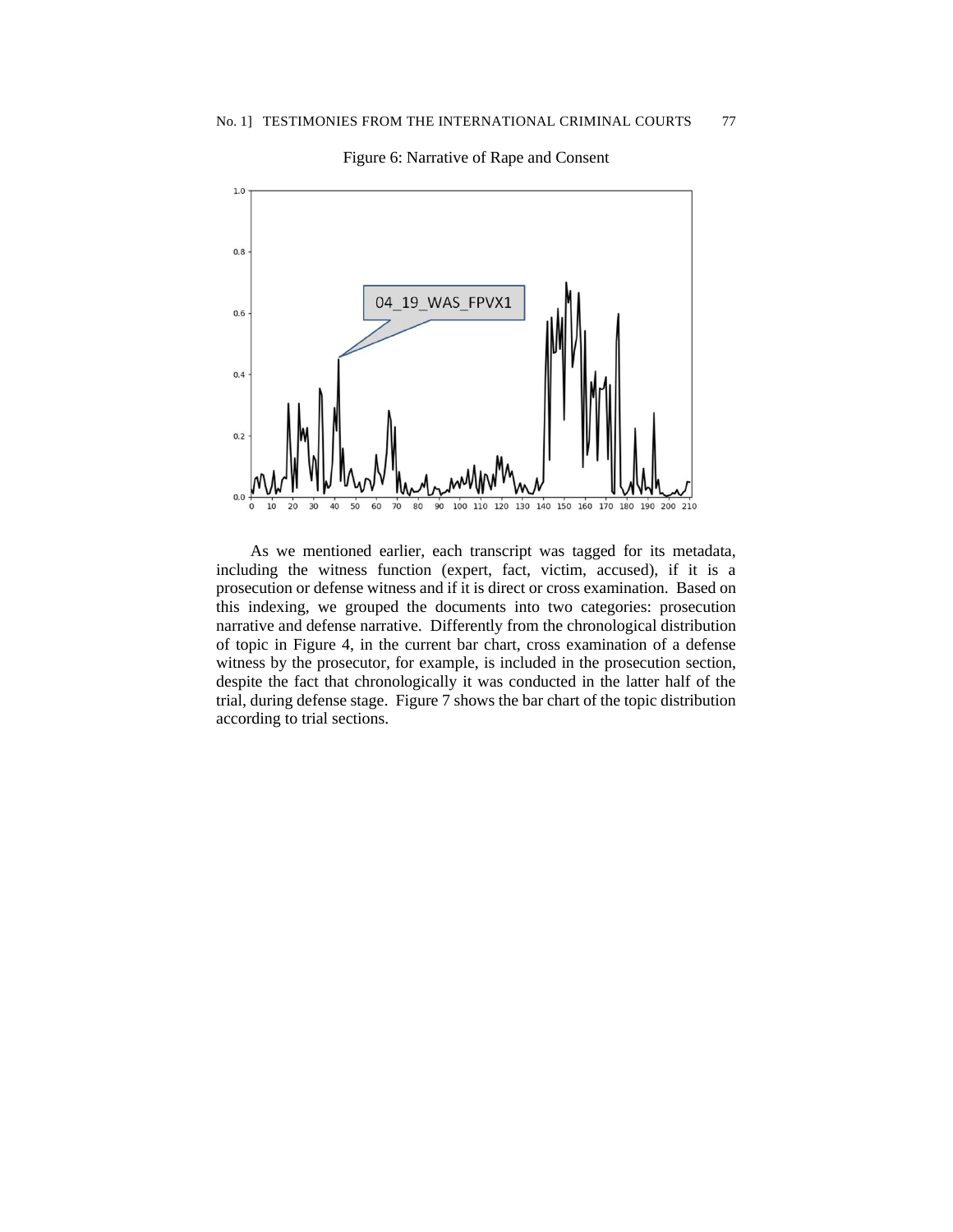#### Figure 7: topic distribution by trial sections



The most prominent topic in the prosecution case is topic 9 "facts" in 25% of the prosecution corpus. For the defense, it is the procedural topic, topic 7 that is most frequent, in 20% of the defense corpus. Topic 2 "attacks on civilian population" appears in 17% of the documents.

Against the more dispersed topical distribution of the parties' narratives, two main topics comprise the judicial opinion: legal framework and testimony, each more than 35%. The judgment then exhibits coherent topical composition, with some of the other topics, such as ethnic tension or military structure hardly reflected in the judicial corpus. More than whether or not there is a fully formed prosecution or defense narrative, what the topic model shows is that the judgment exhibits a strong narrative structure.

## *E. Assessing the Gaps between Victims' Testimony and Judicial Opinion*

The discussion thus far has shown topic modeling to be a reliable empirical tool to parse through trial transcripts and extract the hidden themes. This makes it a useful exploratory tool to be utilized both during the legal process, by judges and counsels, as well as in the critical analysis of the trial proceedings by legal scholars.

In this subsection, our aim is to indicate, albeit suggestively, the potential of the topic modeling technique to serve as an ex-post evaluation of the court's attentiveness to victims' narratives by identifying the gaps between the topics emerging from the victims' testimonies and those that comprise the judgment. For this purpose, we isolated the files containing only testimonies of victims, and only direct examination. Figure 8 presents the comparison between the topic distribution of the judgment and the topic distribution of the victims' transcripts.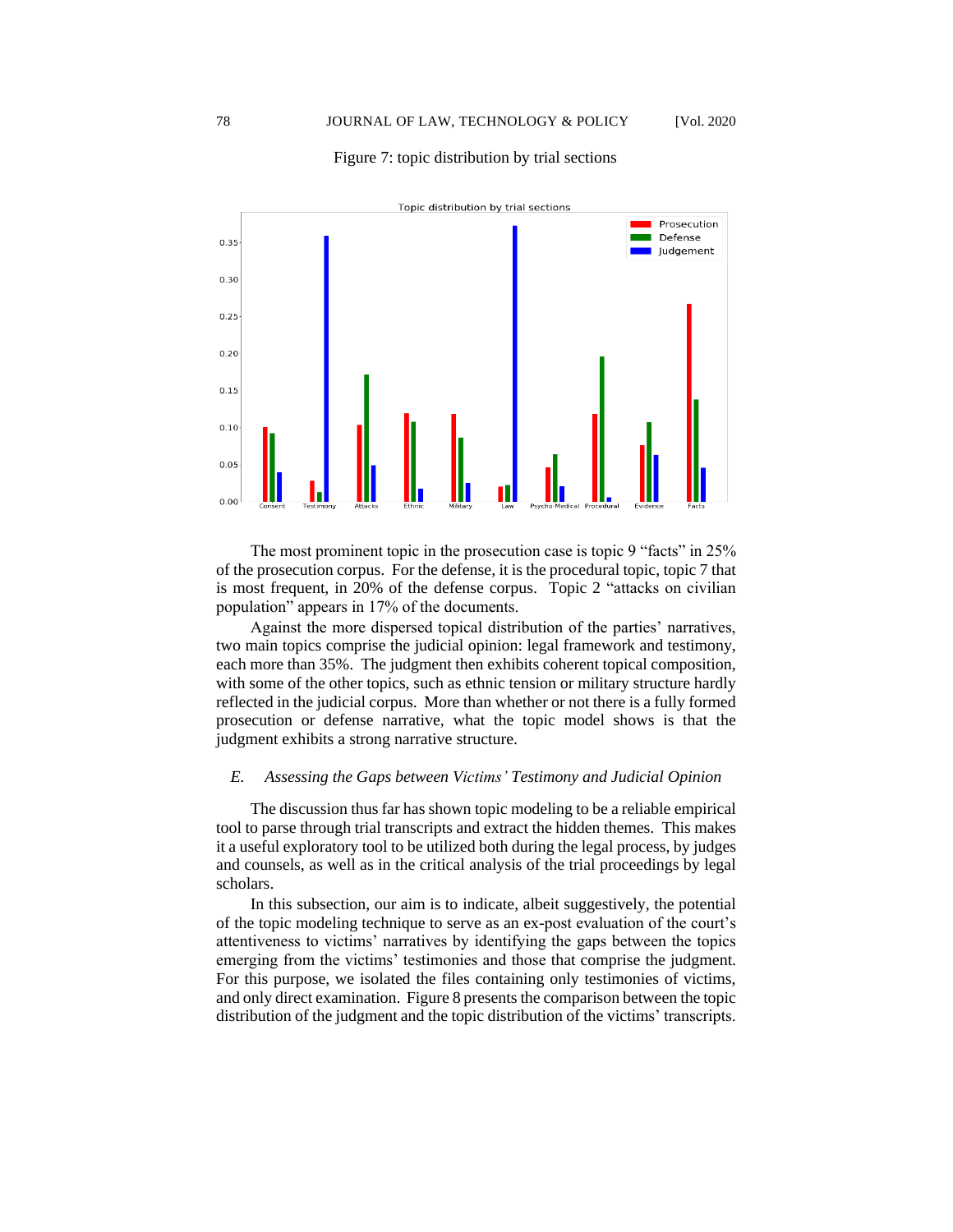As we mentioned before the judgment consists of two prominent topics, the "testimony" topic and the "legal framework" (topic 1 and 5 respectively). Compared to that, the victims' narrative strongest topic is topic 9, the "facts" (60%).

Figure 8: topic distribution of victim testimony vs. judgment



What can be learned from the disparities between the victims' stories and the judgment if we compare the two fact-finding related topics: "facts" (victims) and "testimony" (judgment) that dominate the respective corpora? Figure 9 compares the 20 top ranked terms in each topic. It reveals that in fact there are significant overlaps and similarities between the two topics. While the Venn diagram does not take into account the different weight of the term in each topic, it does give us a visual aid to see more concretely the thematic content of each topic. The nouns "house," "school," "soldier," "man," and the name of the accused Kunarac, for example, appear in both topics.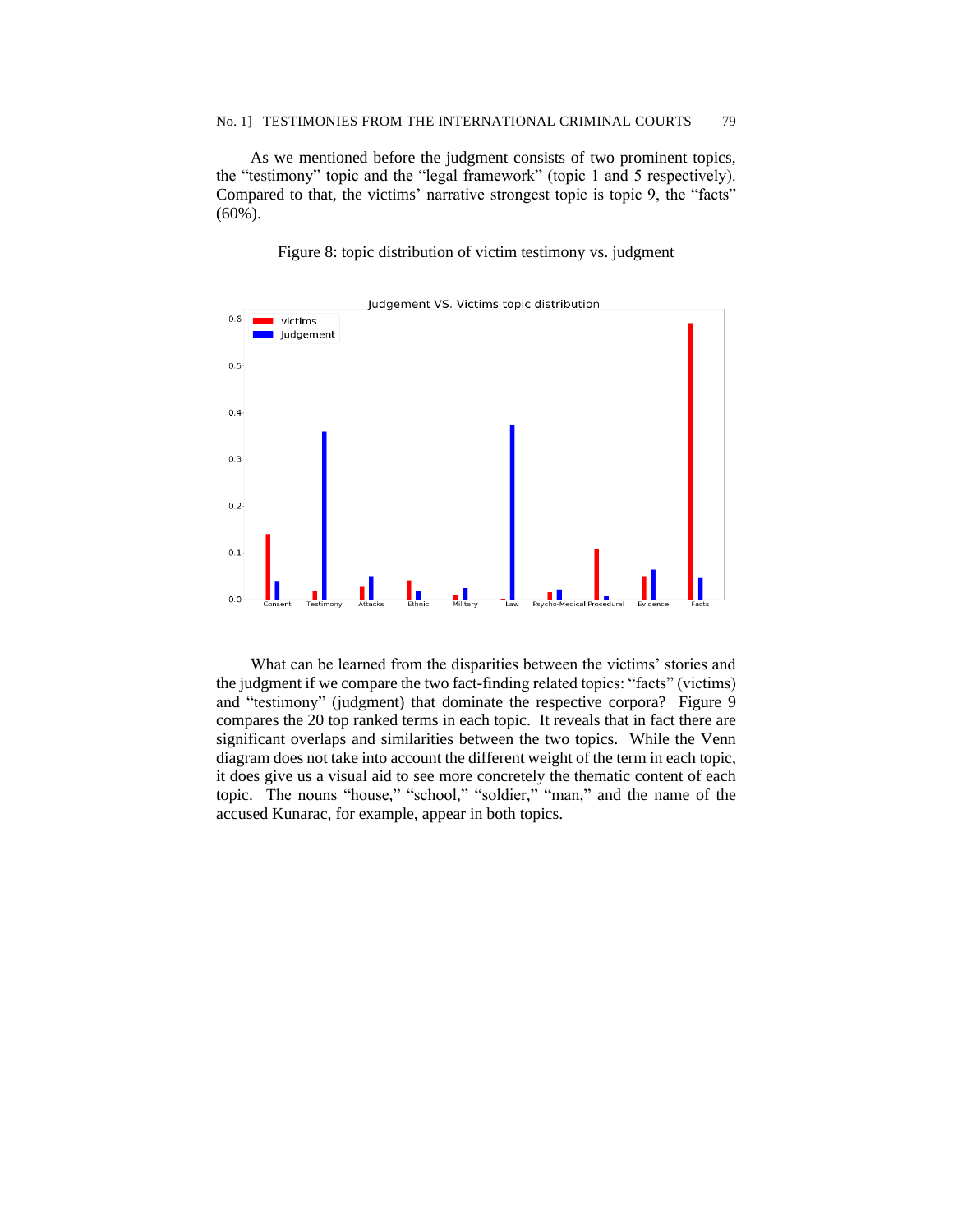

Figure 9: topic 1"testimony" and topic 9 "facts" compared

Where the topics differ however is in the verbs: topic 1 "testimony" has a single verb, "testified," while a quarter of the top 20 terms in topic 9 "facts" are verbs: "remember;" "happen;" "told;" "give;" "describe." These verbs express modes of agency and action, that characterize the narrational act of giving testimony. They describe both the events which the testimony relates (happen, told) and also the act of giving testimony (remember, describe).

The topic composition comparison indicates that both topics discuss similar factual events, expressed in their overlapping noun composition, but reflect different temporal perspective and narrative points of view on the events related.

The Kunarac case is a landmark decision in combating conflict related sexual violence. It is a noteworthy judgment, which respects the victims and delivers justice. Nevertheless, in the Kunarac trial, as in many other international trials, the Prosecution faced grave evidentiary hurdles in proving the crimes.<sup>114</sup> The tension ultimately rests on bridging the gap between the widespread, systematic campaign of "ethnic cleansing" and mass rape whose horrific details were related in the court and the evidentiary challenges in proving concrete incidents of rape based on the multitude of personal experience related by the victims:

By their very nature, the experiences which the witnesses underwent were traumatic for them at the time, and they cannot reasonably be expected to recall the minutiae of the particular incidents charged, such as the precise sequence, or the exact dates and times, of the events they have described. The fact that these witnesses were

<sup>114.</sup> Gideon Boas, *Creating Laws of Evidence for International Criminal Law: The ICTY and the Principle of Flexibility*, 12 *in* CRIM. L. FORUM 41, 90 (2001).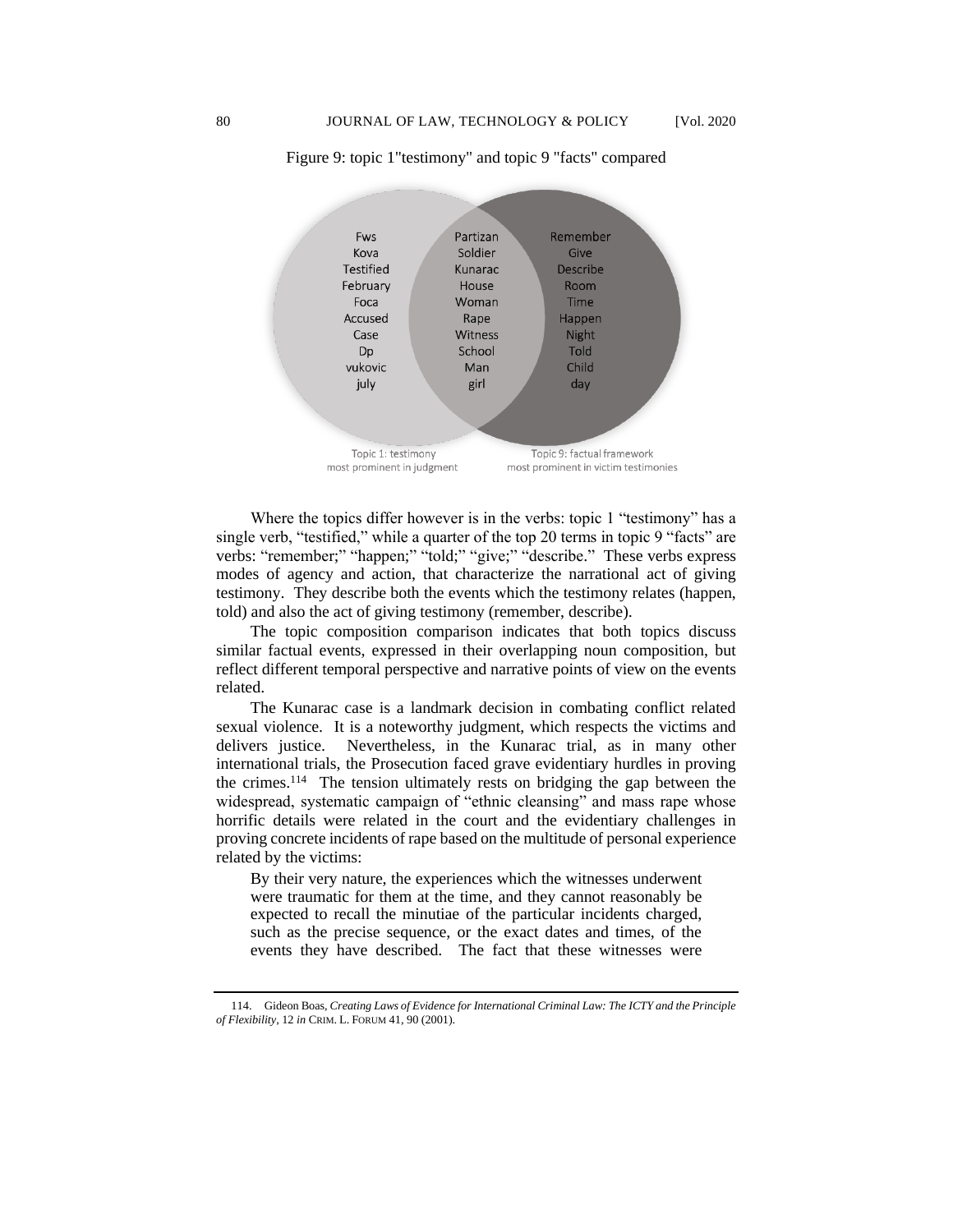detained over weeks and months without knowledge of dates or access to clocks, and without the opportunity to record their experiences, only exacerbated their difficulties in recalling the detail of those incidents later. In general, the Trial Chamber has not treated minor discrepancies . . . as discrediting their evidence where that witness has nevertheless recounted the essence of the incident charged in acceptable detail. . . .

The Trial Chamber has also taken into account the fact that these events took place some eight years before the witnesses gave evidence. . . .

Many of these witnesses were minors at the time of the events which they described, some of them as young as fifteen years. The level of detail which such witnesses could be expected to recall is different to that expected of witnesses who were more mature at the relevant time. $115$ 

As one trial commentator wrote, the decision in *Kunarac* has "an air of unreality" as it relates horrible experiences of abuse and suffering, at the same time as those experiences are measured against convoluted and sometimes archaic rules of evidence and relevance.<sup>116</sup> In *Kunarac*, for example, the decision runs to over 300 pages and contains masses of evidence and testimony on the experience of women raped and abused while in detention.<sup>117</sup> In evaluating this evidence, the Tribunal detailed individual acts of abuse, noting times, places, supporting evidence.<sup>118</sup> On a number of indictments, the Tribunal ruled that there is insufficient evidence, or the indictment has not been properly drawn, to sustain a conviction.<sup>119</sup> This creates a gap between the quantity of testimony and the quality of evidence. As Buss summarizes, "[a]fter reading pages and pages of witness evidence about the existence of what are, in effect, 'rape camps,' the Tribunal then dismisses individual charges of rape for lack of evidence. Arguably, within a strict reading of criminal evidence and international law, the Tribunal is "right" in its conclusion, but the very process of analysis feels particularly ill-suited to the task of accounting for, and reconciling the experiences of these women."<sup>120</sup> Buss asks with genuine puzzlement, "[w]hat lesson do we take away from a Tribunal that can, on the one hand, find evidence of rape camps, and yet find that individual women are not to be believed in their accounts of rape and violence at those same camps?"<sup>121</sup>

Buss' grim criticism revisits the frustrating gap with which this article opened between the quantity of voices and the quality of evidence that plagues international criminal trials in general and trials dealing with systematic sexual

<sup>115.</sup> Prosecutor v. Kunarac, Case No. IT-96-23-T & IT-96-23/1-T, Judgment, ¶¶ 564–65 (Int'l Crim. Trib. for the Former Yugoslavia Feb. 22, 2001).

<sup>116.</sup> Buss, *supra* note 14, at 98.

<sup>117.</sup> Kunarec, Case No. IT-96-23-T& IT-96-23/1-T at ¶ 574.

<sup>118.</sup> *Id.*

<sup>119.</sup> Buss, *supra* note 14, at 98.

<sup>120</sup>*. Id.*

<sup>121</sup>*. Id.* at 99.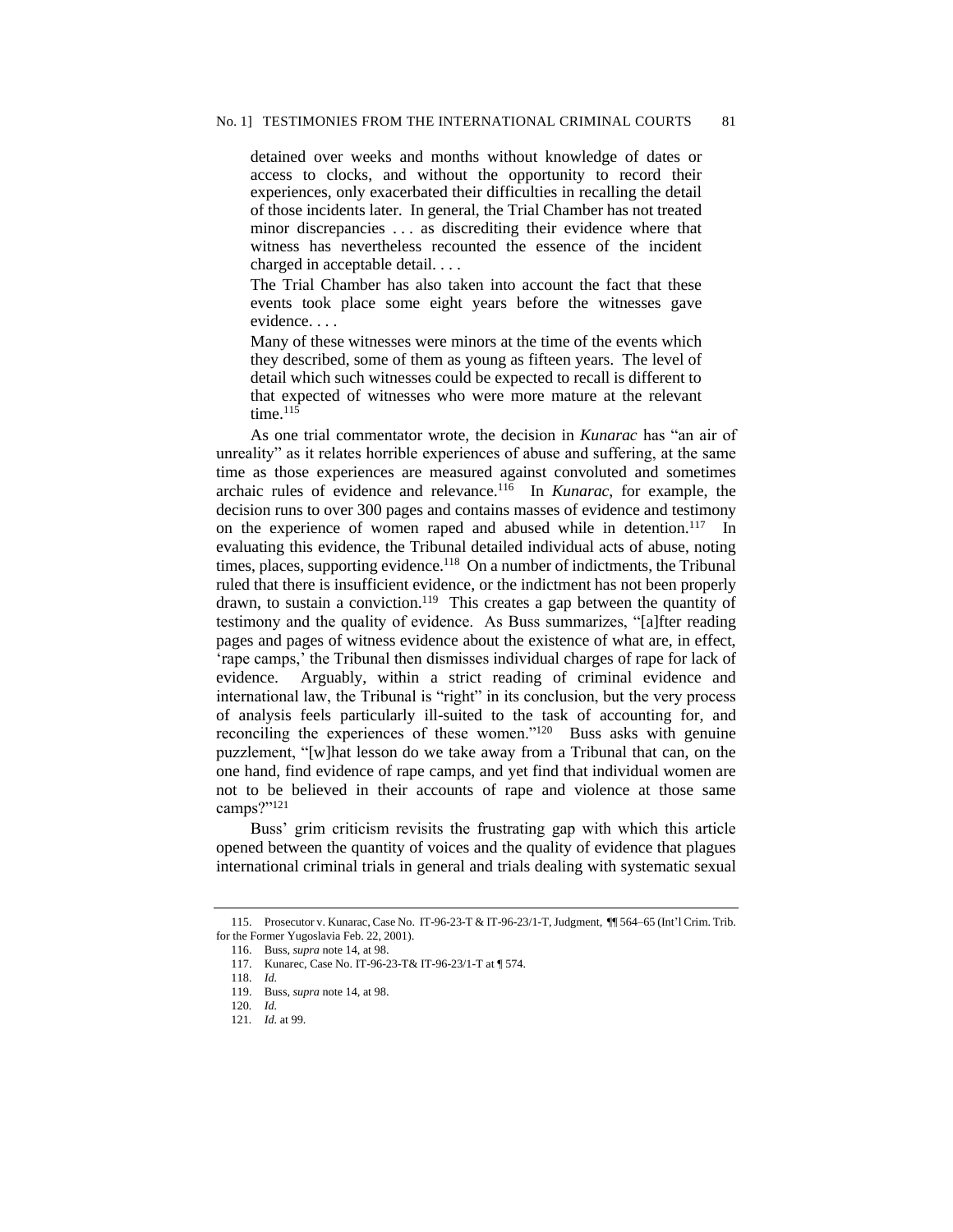violence in particular.<sup>122</sup> Nevertheless, examining the results of the topic model may mean that the semantic gap between the victim's stories and the court's judgment might not be that big after all. The empirical data shows that there is a high degree of overlap between top ranked terms in the two most frequent topics in the victims' narratives and in the judgment. This may indicate the court's attentiveness to the stories of the victims.

This encouraging result does not mean that we reached utopia. Far from it. It may, however, help dispel unnecessary institutional anxieties over quantity, allowing for a more careful consideration of the functions and potential contribution of mass testimony to the understanding of mass atrocity.<sup>123</sup> What the model does is to provide preliminary empirical data to direct our practical and scholarly efforts in the right direction. If the court is capable of listening to large number of witnesses and victims, then perhaps the gap is not one of "miscommunication," but rather of "admissibility," namely what the courts are "allowed" to hear in the first place, which is a function of tribunals' evidentiary regimes.

## V. CONCLUSION

In this article, we presented the results of a novel method for engaging with large testimonials corpora, applying a generative statistical model known as *unsupervised topic modeling* to a corpus containing testimonies of witnesses, victims and perpetrators of conflict-related sexual violence before international criminal tribunals. Employing an LDA-based topic modeling, we explored latent themes and semantic fields in the trial corpus. In particular, we highlighted the potential of topic modeling methods, rooted in Digital Humanities, to overcome critical impediments in empirical legal studies.

We showed how the model classifies large amounts of textual data into semantically similar clusters without human direction and, crucially, without reducing the documents into binary or numerical form, making it especially attractive to the analysis of complex narratives and free-form texts, such as court transcripts, and testimonies in particular.

Focusing on trial transcripts from the ICTY's Kunarac case, dealing with systematic mass rape of Muslim girls and women by Bosnian-Serb forces, the article demonstrated 1) LDA algorithm's capacity to provide a reliable view of the trial through a topic modeling of its transcripts, and 2) the potential of topic modeling to illuminate gaps in the themes emerging from the legal process, reflected in the court transcripts—in particular victim testimony—and the judicial opinion expressed in the judgment. Taken together, the article demonstrated the potential contribution of topic modeling to the field of empirical legal studies, both as a practical heuristic mechanism that can be

<sup>122.</sup> *See id.* ("What lesson do we take away from a Tribunal that can, on the one hand, find evidence of rape camps, and yet find that individual women are not to be believed in their accounts of rape and violence at those same camps? In this respect, the Yugoslav Tribunal reproduces many of the same problematic aspects of 'the rape trial' found in Western domestic legal systems.").

<sup>123.</sup> Keydar, *supra* note 6, at 518.